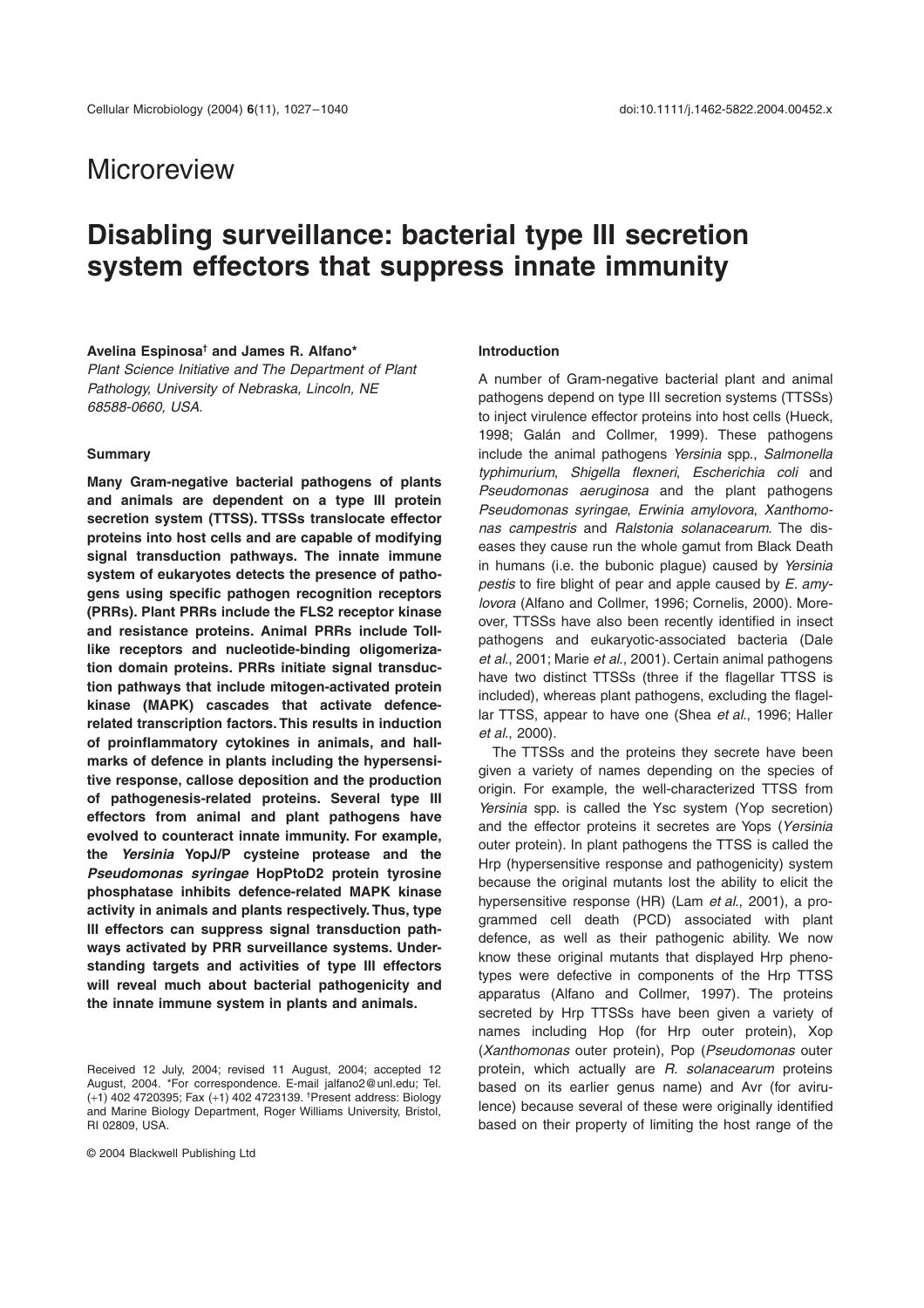pathogen (Alfano and Collmer, 1997; Bonas and Lahaye, 2002).

The activities of many of the TTSS effectors have been well characterized in animal pathogens where the majority of them co-opt the host cytoskeleton by either inhibiting or promoting actin polymerization to block or induce phagocytosis by host cells (Cornelis, 2002a; Cossart and Sansonetti, 2004). The TTSS effectors accomplish this by modulating the signal transduction pathways controlling actin polymerization in host cells. There are excellent reviews describing the activities of animal type III effectors (Cornelis, 2002b; Holden, 2002; Zaharik *et al*., 2002). Plant pathogen effectors are less understood. However, this outlook has improved with the recent identification of many effectors from plant pathogens (mostly from *P. syringae*), providing additional insights into their potential activities (Collmer *et al*., 2002; Guttman *et al*., 2002; Petnicki-Ocwieja *et al*., 2002; Greenberg and Vinatzer, 2003; Chang *et al*., 2004). The large increase in the effector inventory has been spurred by genomic investigations and similar studies on other TTSS-containing plant pathogens suggest that the effector list for these microbes will be considerable as well (Salanoubat *et al*., 2002; da Silva *et al*., 2002; Buttner *et al*., 2003). What are these effectors doing inside the plant cell to favour pathogenesis? As we describe below several *P. syringae* effectors have been shown to suppress plant defence responses. Interestingly, several effectors from animal pathogens also suppress the innate immune system in mammals. Thus, an emerging role of type III effectors appears to be suppression of eukaryotic innate immunity.

One of the primary goals of this review is to highlight the plant pathogen effectors that suppress plant defences and compare them with animal pathogen effectors that act in similar ways. Plant defences have been categorized differently based on how the resistance is manifested and a brief introduction to some of these terms is warranted. Induced defences that successfully stop non-pathogenic bacteria (along with premade defences, which are not discussed here) from growing in the intercellular spaces of plants have been referred to as basal defences, localized induced resistance or innate immunity (Nurnberger *et al*., 2004). In addition, plants can protect themselves against pathogens that cause diseases in other plant species, referred to as non-host resistance (Heath, 2000; Thordal-Christensen, 2003). Finally, specific cultivars or lines of a given plant species can be resistant to specific races or strains of a pathogenic microorganism. These defences are referred to as cultivar-specific or gene-forgene resistance because they result from the presence of Avr signals in the pathogen, which are recognized by resistance (R) proteins in the host plant (Flor, 1971; Keen, 1990). As described below, most of the bacterial Avr signals are type III effectors, which are recognized inside the

plant cell by R protein-mediated defence pathways. Here, we will use the terms basal resistance, non-host resistance and cultivar-specific resistance to refer to the different types of plant resistances. Collectively, we will refer to them as the plant innate immune system because they seem to be different layers of the same defence system and have similarities to innate immunity in animals.

The innate immune systems of plants, mammals and insects are dependent on a hardwired sensor-based surveillance system that recognizes indicators of infection by microorganisms (Imler and Hoffmann, 2001; Nurnberger *et al*., 2004). Thus, to succeed as pathogens bacteria must first disable these defences before they gain access to their biochemical loot – the nutrients available in the host. This review will focus primarily on the recent findings that indicate plant pathogens use TTSS effectors to circumvent plant innate immunity. Because TTSS effectors from animal pathogens are also capable of suppressing innate immunity, we will compare these effectors with their plant pathogen counterparts. First, we introduce some of the salient features of the innate immune systems in both plants and animals that constitute the 'alarm' sensors that trigger host defence responses against bacteria.

## **Tripping the switch: pathogen-associated molecular patterns (PAMPs), general elicitors and Avr proteins activate innate immunity**

Plants induce basal defence responses upon sensing conserved molecules produced by microorganisms (Boller, 1995). These include chitin (Felix *et al*., 1993) and ergosterol (Granado *et al*., 1995) from fungi and lipopolysaccharide (LPS) (Dow *et al*., 2000), cold shock protein (Felix and Boller, 2003), and flagellin from bacteria (Gomez-Gomez and Boller, 2002). These molecules have been referred to as general elicitors, but they are conceptually equivalent to pathogen-associated molecular patterns (PAMPs), molecules present in microbes that are recognized by the innate immune system in animals (Boller, 1995; Medzhitov and Janeway, 1997). PAMPs are recognized in animals by specific host pattern recognition receptors (PRRs), which include the Toll-like receptors (TLRs) and nucleotide binding oligomerization domain (NOD) proteins (Medzhitov, 2001; Inohara and Nunez, 2003). TLRs generally sense extracellular PAMPs, whereas NODs recognize PAMPS intracellularly (Girardin *et al*., 2002).

A similar dichotomy is seen with plant recognition proteins. A plant receptor-like kinase (RLK), FLS2, recognizes bacterial flagellin from the outside of plant cells, whereas R proteins recognize bacterial Avr proteins intracellularly. The similarities between these proteins and animal TLRs and NODs have been described (Dangl and Jones, 2001; Medzhitov, 2001; Nurnberger and Brunner,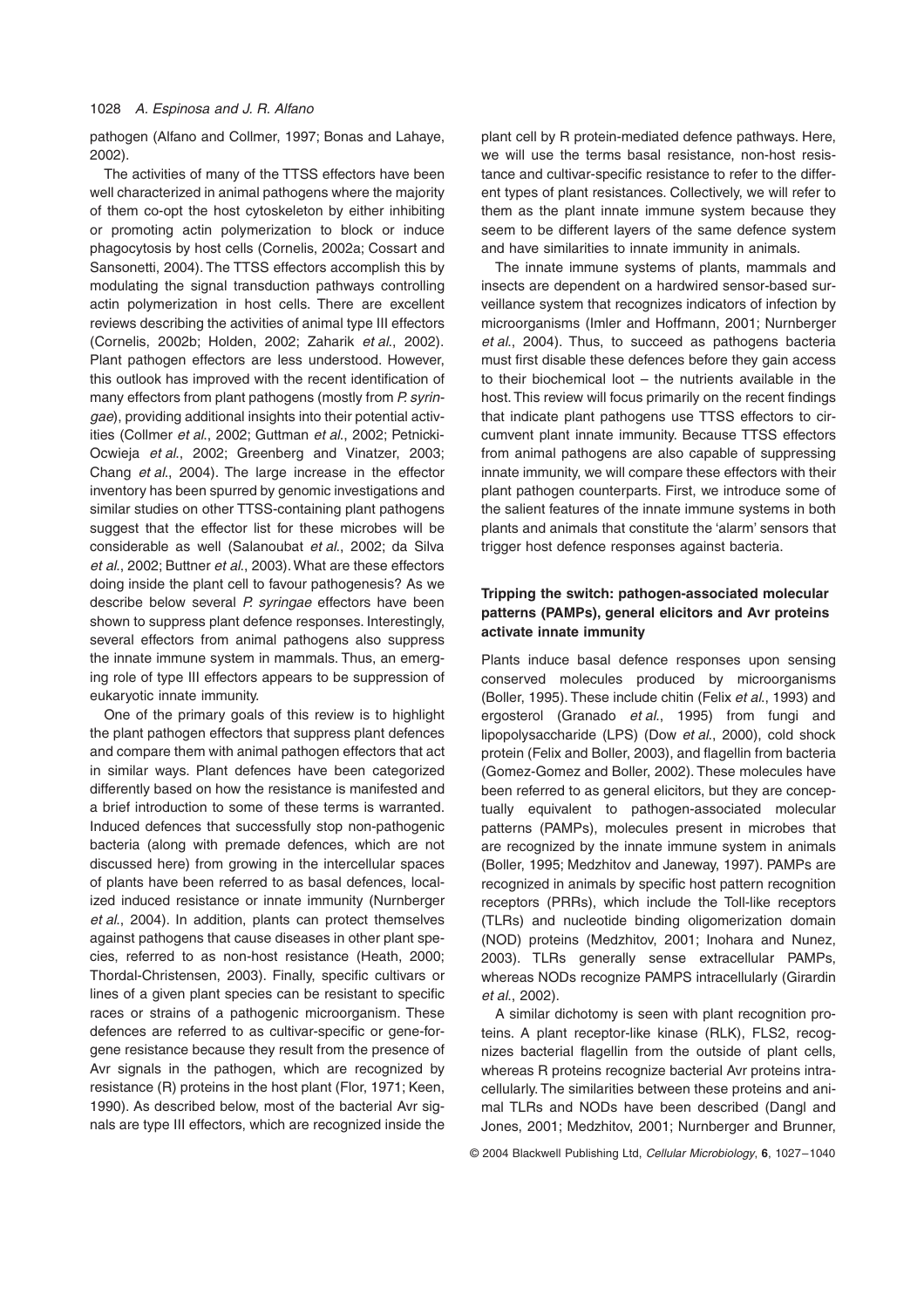2002; Inohara and Nunez, 2003; Jones and Takemoto, 2004; Nurnberger *et al*., 2004) and here, we group plant proteins that sense either PAMPs or Avr proteins together with animal proteins that sense PAMPs as PRRs (Fig. 1). FLS2 is a plant PRR that recognizes flagellin PAMP (Gomez-Gomez and Boller, 2000). Bacterial molecules other than flagellin induce similar basal defences, suggesting that other plant PRRs might recognize additional bacterial PAMPs. Moreover, bacterial extracts without elicitor-active flagellin induce basal resistance in *Arabidopsis* implying that plants can recognize other bacterial PAMPs (Zipfel *et al*., 2004). *Arabidopsis* possesses 173 RLKs that contain predicted extracellular domains and 10 candidate RLKs are grouped phylogenetically with FLS2 (Shiu and Bleecker, 2003). Thus, at least a subset of these may encode PRRs. However, RLKs also play a prominent role in plant development and hormone perception (Torii, 2000).

FLS2 has a predicted extracellular leucine-rich repeat (LRR) domain which is probably involved in protein–



**Fig. 1.** Representative mammalian and plant pattern recognition receptors that recognize bacterial molecules. In mammals, TLR2 recognizes several different microbial PAMPs including diacyl and triacyl lipopeptides with the assistance of TLR1 and TLR6, respectively, which are not shown (Takeda and Akira, 2003). TLR4 recognizes the lipopolysaccaride component of the outer membrane of Gram-negative bacteria in conjunction with CD14 (not shown). TLR5 recognizes bacterial flagellin and TLR9 recognizes bacterial CpG DNA. NOD1 and NOD2 both recognize components of peptidoglycan. NOD1 recognizes *N*-acetylglucosamine-*N*-acetylmuramic acid (G-M) with a tripeptide containing mesodiaminopimelate as the terminal amino acid, which is found mainly in Gram-negative bacteria (Chamaillard et al., 2003). NOD2 recognizes G-M dipeptide, which is found in all bacteria containing peptidoglycan. In plants, FLS2 recognizes flagellin, receptor kinases such as NFR1 recognize carbohydrate NOD factors from rhizobia, and the Xa21 receptor kinase recognizes AvrXa21, an undefined Avr signal. Representative R proteins that recognize different Avr proteins are shown (see text for details). LPS, lipopolysaccharide; LRR, leucine-rich repeats; TIR, toll and IL-receptor; PK, serine/threonine protein kinase; LysM, lysin motif; NOD/NBS, nucleotide-binding oligomerization domain/ nucleotide-binding site; CARD, amino terminal caspase recruitment effector domain; CC, coiled-coil; WRKY, tryptophan-arginine-lysinetyrosine domain. This figure was modified from Jones and Takemoto (2004) and Takeda and Akira (2003).

© 2004 Blackwell Publishing Ltd, *Cellular Microbiology*, **6**, 1027–1040

protein interactions (Kobe and Kajava, 2001) (see Fig. 1). LRR domains are present in plant R proteins as well as in Toll, TLRs and NOD proteins from insects and mammals. Another key domain of FLS2 is a Ser/Thr kinase domain, which transduces the PAMP signal to the cytoplasm (Gomez-Gomez *et al*., 2001). Similar to FLS2, the rice R protein Xa21 possesses an extracellular LRR domain and a cytoplasmic Ser/Thr kinase domain (Fig. 1) (Song *et al*., 1995). Xa21 confers resistance from the bacterial plant pathogen *Xanthomonas oryzae* pv. *oryzae* race 6. This is interesting because known bacterial Avr proteins are recognized inside plant cells by cytoplasmic R proteins. While the Avr determinant, AvrXa21, which is recognized by Xa21 has yet to be identified, *X. o. oryzae* mutants lacking AvrXa21 activity are defective in sulphur assimilation hinting that Xa21 recognizes a sulphated molecule (Shen *et al*., 2002). Moreover, *X. o. oryzae* genes required for AvrXa21 avirulence are similar to *Sinorhizobium meliloti* nodulation genes needed for sulphate decoration of carbohydrate Nod factors. Legume RLKs involved in recognition of rhizobia Nod factors have been identified (Limpens *et al*., 2003; Madsen *et al*., 2003; Radutoiu *et al*., 2003) and they possess a cytoplasmic kinase domain similar to FLS2 and Xa21 (Fig. 1). However, instead of LRR domains they have LysM domains, which are thought to interact with carbohydrates (Spaink, 2004). The similarities between FLS2 and Xa21 suggest AvrXa21 may be more similar to a PAMP than an Avr protein, which blurs the distinction between what constitutes a PAMP and an Avr.

Plant R proteins that perceive bacterial Avr proteins can be categorized into four different classes (Fig. 1). The largest, referred to as CC-NBS-LRR R proteins, have a N-terminal coiled-coil (CC) domain, a central nucleotide binding site (NBS) domain (equivalent to NOD domains in animal PRRs) and a C-terminal LRR domain (Dangl and Jones, 2001; Jones and Takemoto, 2004). A second class, TIR-NBS-LRR, possesses a different Nterminal domain, TIR (for Toll and IL-1 receptor) instead of a CC domain. Only one member of this class is known to recognize a bacterial Avr, AvrRps4 (Gassmann *et al*., 1999), and several other members recognize fungal and viral Avr proteins (Nimchuk *et al*., 2003). A third type of NBS-LRR R protein, RRS1, is a TIR-NBS-LRR R protein that has a C-terminal tryptophan-arginine-lysine-tyrosine (WRKY) domain. WRKY domains are predicted to act as transcription factors (Eulgem *et al*., 2000; Deslandes *et al*., 2002). Another R protein is the tomato Pto protein, which is a Ser/Thr protein kinase required for the recognition of the *P. syringae* Avr proteins AvrPto and AvrPtoB (Pedley and Martin, 2003). Pto is not an NBS-LRR type R protein. However, Pto is dependent on Prf, a CC-NBS-LRR type R protein, for recognition of Avr proteins. Thus, Pto is not a 'classic' PRR like FLS2 and NBS-LRR R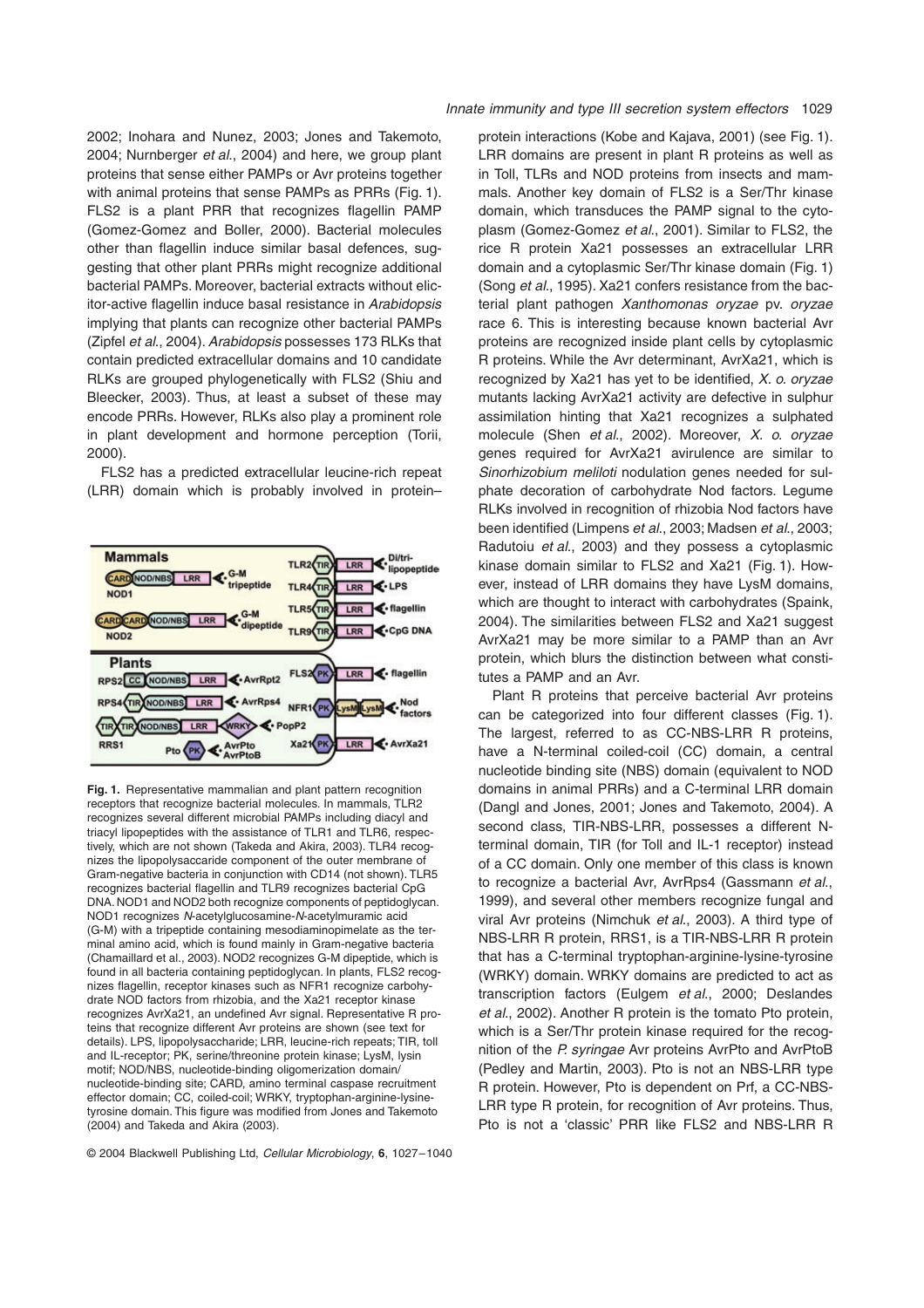#### 1030 *A. Espinosa and J. R. Alfano*

proteins. Thus far, all the R proteins that recognize identified bacterial Avr proteins are located inside the plant cell with several of them localized to the plant plasma membrane (Boyes *et al*., 1998; Nimchuk *et al*., 2001). RRS1 is unusual because it becomes nuclear-localized only in the presence of its cognate Avr protein, PopP2, which contains nuclear localization signals (Deslandes *et al*., 2003). The long standing model for how R proteins recognize their cognate Avr proteins is by directly interacting with them (Gabriel and Rolfe, 1990). However, recent evidence, at least for specific bacterial Avr proteins, supports another model called the guard hypothesis, in which R proteins sense an Avr protein indirectly by detecting its enzymatic activity (Schneider, 2002; Innes, 2004). Because the activities of the majority of plant pathogen effectors are unknown, it remains possible that some are not enzymes. Thus, some bacterial Avr proteins may still be recognized directly by their cognate R proteins.

#### **Letting out the dogs: outputs of innate immunity**

Signal transduction pathways are triggered once animal or plant PRRs perceive PAMPs or Avr proteins and defence-related outputs are deployed. The signal transduction components acting downstream of Avr protein recognition have been recently reviewed (Martin *et al*., 2003; Nimchuk *et al*., 2003). Many of these are dependent on salicylic acid (SA) and are also important in systemic acquired resistance (SAR) (Durrant and Dong, 2004), a form of resistance that is triggered in plants away from the local site of infection. The emerging picture is that a complex signal network is triggered upon perception of an Avr protein. One distinction that can be made is that CC-NBS-LRR R proteins are dependent on NDR1 (Century *et al*., 1997), whereas TIR-NBS-LRR R proteins are dependent on EDS1 (Aarts *et al*., 1998; Falk *et al*., 1999).

Another plant protein known to play a prominent role in R protein-mediated defence pathways is NPR1/NIM1, which was first identified for its role in SAR (Cao *et al*., 1994; Delaney *et al*., 1995). NPR1 interacts with several members of the TGA family of basic leucine zipper transcription factors, is nuclear-localized when activated and is a positive regulator of defence genes (Durrant and Dong, 2004). NPR1 shares some similarity with IkB, a negative regulator of the NF-kB transcription factor utilized in signal transduction pathways in animals (Ryals *et al*., 1997). The key role that NPR1 plays in local resistance is highlighted by the fact that overexpression of NPR1 in *Arabidopsis* enhances resistance to *P. syringae*, the oomycete *Peronospora parasitica*, and fungus *Erysiphe cichoracearum* (Friedrich *et al*. 2001; Cao *et al*., 1998) and in rice conferred enhanced resistance to *X. o. oryzae* (Chern *et al*., 2001). As NPR1 activation requires SA, this

emphasizes the importance of SA-dependent defences at infection sites.

Components of signal transduction pathways operating downstream of PAMP perception in both plants and animals are not well understood. However, there are common features shared by both, which have been noted (Cohn *et al*., 2001; Nurnberger and Brunner, 2002; Holt *et al*., 2003; Nurnberger *et al*., 2004). For example, mitogenactivated protein kinase (MAPK) cascades are activated in plants and animals after PAMP perception (Nurnberger *et al*., 2004). In both hosts, transcription factors are activated after activation of MAPK – the NF-<sub>KB</sub> transcription factor in animals and WRKY transcription factors in plants are good examples (Lee *et al*., 1997; Asai *et al*., 2002; Kim and Zhang, 2004; Zipfel *et al*., 2004). In plants, MAPK pathways appear to be points of convergence between multiple elicitors of plant defence including PAMPs and Avr proteins. For example in tobacco, the MAPKs SIPK (salicylate-inducible protein kinase) and WIPK (woundinducible protein kinase) are activated by fungal, viral and bacterial elicitors (Zhang and Klessig, 2001). Silencing of a tobacco MAPK kinase kinase (MAPKKK), NPK1, stops the plant from responding to several Avr proteins, including the *X. c. vesicatoria* Avr protein AvrBs2, consistent with a requirement of MAPK cascades in these R proteinmediated responses (Jin *et al*., 2002). A MAPKKK that acts upstream of SIPK in *Nicotiana benthamiana* and tomato, MAPKKK $\alpha$ , has recently been identified. This MAPKKK is triggered by different elicitors including AvrPto (del Pozo *et al*., 2004). A complete MAPK cascade [MKK1 (MAPKKK), MKK4/5 (MAPK kinases) and MPK3/6 (MAPKs)] has been identified in *Arabidopsis*. Among these, MPK6, a SIPK MAPK orthologue, is activated by the flagellin PAMP (Asai *et al*., 2002; Nuhse *et al*., 2000). Interestingly, this MAPK cascade results in the activation of several WRKY transcription factors and at least one of these factors protects *Arabidopsis* from fungal and bacterial infections (Asai *et al*., 2002; Navarro *et al*., 2004; Zipfel *et al*., 2004).

There is much overlap between the outputs of both PAMP-triggered and Avr-triggered signal transduction pathways in plants. Some of these physiological responses include generation of reactive oxygen species (ROS) and nitric oxide (NO), changes in cytoplasmic  $Ca^{2+}$ levels, production of pathogen-related gene expression, phytoalexin production and callose deposition in the cell wall (Heath, 2000; Dangl and Jones, 2001; Gomez-Gomez and Boller, 2002; Jones and Takemoto, 2004). Among the more dramatic defence responses triggered is the aforementioned HR, more frequently associated with non-host and cultivar-specific resistance than with basal resistance. Even though we know many of the outputs of a successful defence response, it remains unclear which outputs are effective against bacteria. The failure of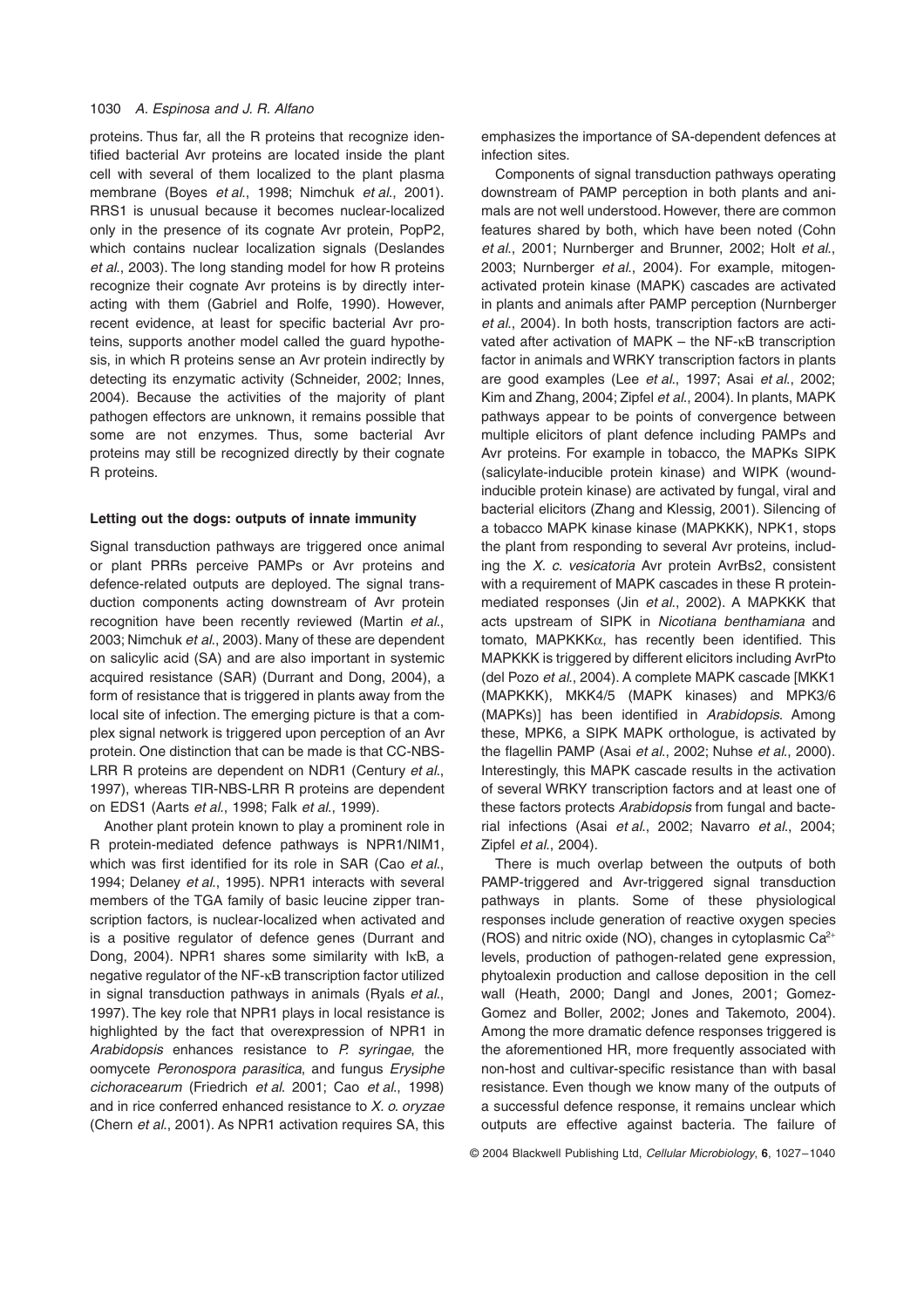PAMPs to trigger an HR may be more of a threshold effect than differences in signal transduction as most of the other responses are shared between cultivar-specific and basal resistances. Supporting this, the non-specific oxidative burst triggered by both saprophytes and pathogens is less substantial than the one that is specifically induced by the presence of Avr proteins (Baker and Orlandi, 1995).

Clearly, a better understanding of the differences in R protein pathways and PAMP-triggered pathways is needed. Currently, one way to separate plant defence outputs is to test whether the output in question is dependent on SA. This can be easily done by determining whether the response is produced in *Arabidopsis* mutant plants impaired in SA biosynthesis (Wildermuth *et al*., 2001). Alternatively, *nahG* plants could be utilized to test whether a plant response is dependent on SA. These plants carry the *P. putida nahG* gene that encodes salicylate hydroxylase (Gaffney *et al*., 1993), an enzyme that degrades SA, which is generally required for R proteindependent defences (Dangl and Jones, 2001; Bonas and Lahaye, 2002). Nevertheless, experiments using *nahG* plants should be interpreted with caution because a recent report suggests that the loss of non-host resistance to *P. syringae* by *nahG*-containing *Arabidopsis* plants results from SA degradation products and not from the inhibition of SA-dependent defences (van Wees and Glazebrook, 2003).

In animals, PAMPs are recognized by TLRs and NOD PRRs, which activate signalling pathways that induce innate proinflammatory responses (Barton and Medzhitov, 2003; Inohara and Nunez, 2003). Several of these responses, once over a threshold, will activate the adaptive immune system in animals. Identifying signal transduction components downstream of animal PRRs is an active area of research (Barton and Medzhitov, 2004). All known TLRs utilize MyD88 TIR-domain adaptor proteins. Recently, certain TLRs have been shown to utilize other TIR-domain-containing adaptor proteins called Trif (or TICAM-1) (Yamamoto *et al*., 2003) and TIRAP (Horng *et al*., 2002). MyD88 recruits members of the IL-1 receptor-associated kinases IRAK-1 and IRAK-4 (Takeda *et al*., 2003). The plant R protein Pto shares some similarities with IRAKs and Pelle, a kinase involved in innate immunity in *Drosophilia* highlighting another similarity in plant and animal innate immunity (Cohn *et al*., 2001). After IRAK is activated by phosphorylation, it associates with TRAF6, an E3 ligase, which in turn activates MAP kinases. This kinase cascade results in the activation of both the Ap-1 and NF-kB transcription factors, which activate a large number of proinflammatory genes (Pasare and Medzhitov, 2003; Takeda *et al*., 2003).

Signalling pathways acting downstream of NOD PRRs are less understood than TLRs probably because they have only recently been associated with PAMP perception. However, activation of both NOD1 and NOD2 results in NF-kB and caspase activation (Inohara and Nunez, 2003). In addition, both also associate with RICK (also known as RIP2), a CARD-containing protein kinase, which in turn associates with NEMO, a regulatory subunit of the IKK complex (Carneiro *et al*., 2004). Ultimately, triggering NOD1 and NOD2 results in the secretion of cytokines (e.g. IL-8) from antigen-presenting cells and the expression of other costimulatory molecules that activate antigen-specific effector T cells of the adaptive immune system (Inohara and Nunez, 2003).

A myriad of responses occur after triggering either animal or plant PRRs. The identification of these responses has been greatly facilitated by mRNA expression profiling after exposure to a PAMP or pathogen. For example, Tao *et al*. (2003) profiled the changes in mRNA expression in *Arabidopsis* infected with a virulent *P. syringae* strain versus *P. syringae* strains containing Avr proteins recognized by R protein PRRs present in the test plant. The presence of specific Avr proteins in *P. syringae* (i.e. making *P. syringae* avirulent) produced a similar mRNA pattern as the virulent pathogen except that the expression of defence genes was earlier and increased. This supports the hypothesis that bacterial plant pathogens have strategies to successfully delay and/or suppress defence responses. Recent gene profiling experiments found that many genes are activated upon challenging *Arabidopsis* plants with flagellin (Navarro *et al*., 2004; Zipfel *et al*., 2004). These experiments revealed important observations and new directions for experimentation. One particularly interesting result is that the recognition of flagellin by FLS2 induces the expression of many other RLKs suggesting that recognition of the flagellin PAMP potentiates the plant to recognize other PAMPs. Studies such as these should continue to reveal the global changes that occur upon PAMP recognition.

### **Disabling surveillance: type III effectors that act as suppressors of innate immunity**

Given the elaborate surveillance strategies plants and animals use to defend against microorganisms, it is not surprising that microorganisms have countered with their own strategies to thwart their hosts. It has become increasingly clear within the last couple of years that plant pathogen type III effectors suppress plant defence responses (Alfano and Collmer, 2004). Indeed, there were clues in the early 1990s that the TTSSs of plant pathogens were capable of suppressing plant defences. For example, *X. c.* pv. *campestris hrp* mutants induced an HR-like response in the vascular system of crucifers (called the vascular HR), which the compatible wild-type strain did not elicit, suggesting that wild-type strains suppressed the vascular HR (Kamoun *et al*., 1992). In pioneering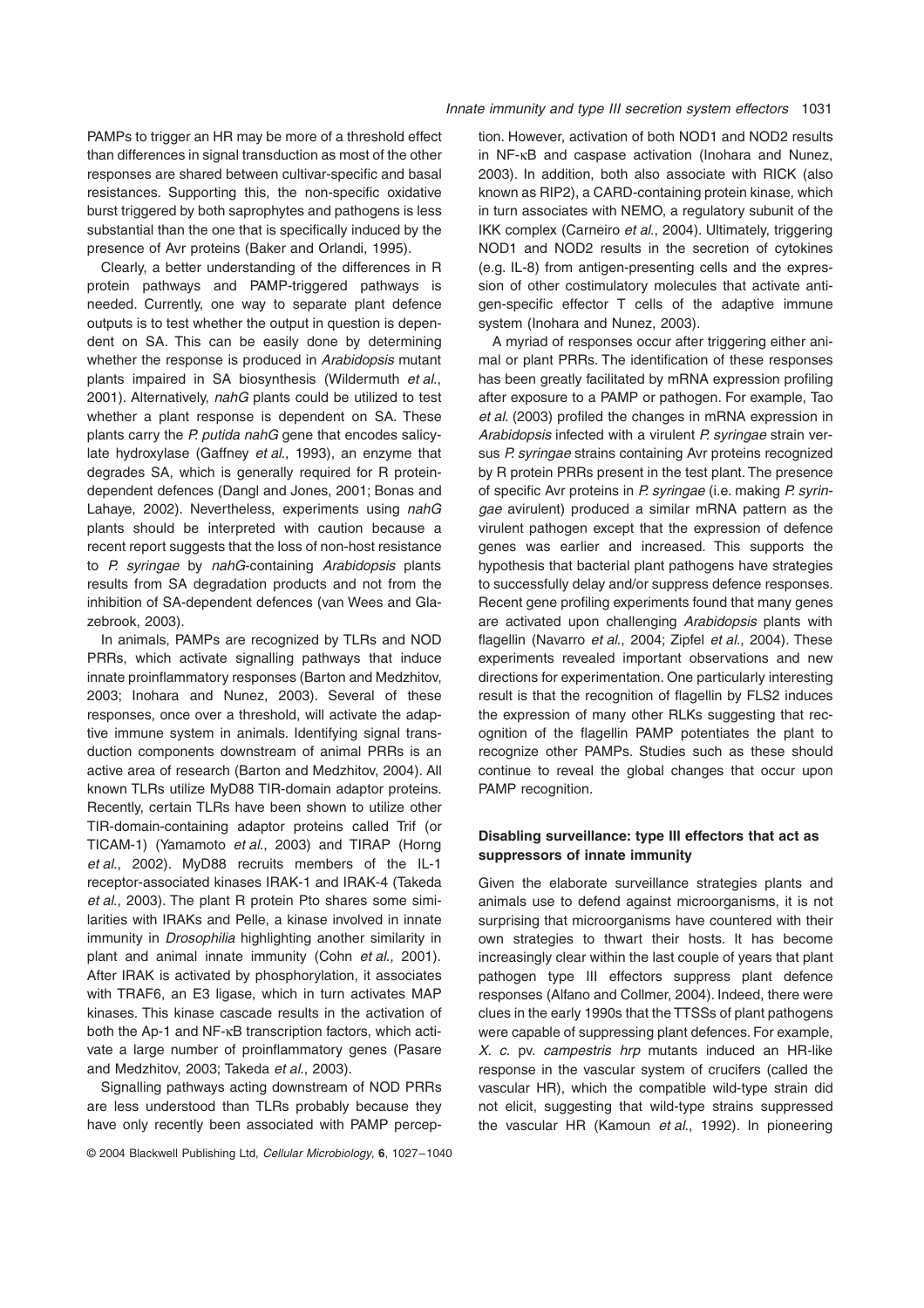research, Jakobek *et al*. (1993) showed that a compatible *P. syringae* pathovar, *P. s.* pv. *phaseolicola*, suppressed induction of defence-related mRNA and phytoalexins in bean that were separately induced by an incompatible *P. syringae* pathovar and non-pathogenic *E. coli*. In retrospect, the induction of defence responses by *E. coli* probably resulted from PAMP-triggered defences. Another study, used electron microscopy to show that *X. c.* pv. *vesicatoria* suppressed papillae formation in plants and this ability was dependent on *hrp* genes (Brown *et al*., 1995).

These early studies suggested the TTSS of bacterial plant pathogens was involved in defence suppression. More recent studies suggested that specific type III effectors may be altering defence pathways in plants. For example, VirPphA, a type III effector from *P. s.* pv. *phaseolicola*, blocked other 'masked' Avr proteins from eliciting the HR (Jackson *et al*., 1999). *P. s.* pv. *phaseolicola virPphA* mutants elicited HRs on certain bean cultivars that were normally infected by the wild-type strain. Thus, the *virPphA* mutation effectively converted a virulent pathogen to an avirulent one. Similar phenotypes were observed for *P. s.* pv. *phaseolicola* mutants defective in AvrPphC and AvrPphF (Tsiamis *et al*., 2000). Another phenomenon that now makes more sense in the context of effectors acting as suppressors is the observation that AvrRpt2 blocked the ability of AvrRpm1 to elicit an RPM1 dependent HR in *Arabidopsis* plants (Ritter and Dangl, 1996). AvrRpm1 elicits an HR in *Arabidopsis* more quickly than AvrRpt2. However, when both Avr proteins are present in *P. syringae* and infiltrated into *Arabidopsis* Col-0, which contains R proteins that recognize both Avrs, only the slower AvrRpt2-dependent HR develops. This suggested that the AvrRpt2 somehow interfered with AvrRpm1 recognition. This effect appears to result from the AvrRpt2-dependent elimination of a plant protein called RIN4, which is monitored by RPM1 such that when RIN4 is eliminated the RPM1 surveillance system is disabled (Mackey *et al*., 2002; 2003; Axtell and Staskawicz, 2003).

Recently, several *P. syringae* effectors have been identified as suppressors of the HR and other plant responses associated with defence. The HR elicited by several different Avr proteins were suppressed by the *P. syringae* effectors AvrPphE<sub>Pto</sub>, AvrPpiB1<sub>Pto</sub>, AvrPtoB, AvrRpt2, HopPtoD2, HopPtoE, HopPtoF (an AvrPphF homologue) and HopPtoN (Lopez-Solanilla *et al*., 2004; Abramovitch *et al*., 2003; Axtell and Staskawicz, 2003; Bretz *et al*., 2003; Espinosa *et al*., 2003; Mackey *et al*., 2003; Jamir *et al*., 2004). A subset of these also has been shown to suppress other hallmarks of plant defence (Bretz *et al*., 2003; Chen *et al*., 2004; Jamir *et al*., 2004). Moreover, AvrPphE<sub>Pto</sub>, HopPtoE, AvrPtoB, HopPtoF and HopPtoG suppressed Bax-induced PCD in yeast and plants, and induction of the PR transcript *PR1a* (Jamir *et al*., 2004). AvrPtoB also suppressed the Bax-dependent PCD in plants and as well as stress-induced PCD in yeast (Abramovitch *et al*., 2003). While the mechanism of suppression is unknown, suppression of PCD pathways in yeast suggests that these effectors may act on conserved pathways in eukaryotes.

Some type III effectors are able to suppress basal defences triggered by PAMPs. For example, Hauck *et al*. (2003) found that transgenically expressed AvrPto in *Arabidopsis* suppressed the expression of a set of genes predicted to encode proteins that are secreted cell wall and defence proteins, which are normally expressed in a manner independent of SA. Moreover, when *P. syringae* TTSS-defective mutants were infected into AvrPto- or AvrRpt2-expressing plants these mutants grew to significantly higher levels than control strains suggesting that plant defences induced by these mutants were suppressed by both AvrRpt2 and AvrPto (Hauck *et al*., 2003; Chen *et al*., 2004). Recently, DebRoy *et al*. (2004) have shown that the *P. syringae* effectors AvrE and HopPtoM suppress SA-dependent basal defences. Characterization of other type III effectors to determine whether they suppress SA-dependent or -independent defence responses (or both) will help identify the plant targets of these effectors. A listing of plant pathogen type III effectors that appear to have a role in suppression of innate immunity has been recently published (Alfano and Collmer, 2004).

Several caveats should be noted regarding effectors that possess suppressor activity: many of the experiments were carried out in heterologous systems (e.g. yeast); or in conditions where the effector displaying the suppressing activity was overexpressed; and, finally, many of the mutants defective in effectors that suppress the HR do not obviously alter their host range (although, in many cases this was not tested), which would be predicted if individual suppressors were required for growth on a specific host plant. Another paradox associated with several of the effectors that suppress defence response is that they can also form necrotic lesions in compatible hosts (Badel *et al*., 2003; DebRoy *et al*., 2004; Lopez-Solanilla *et al*., 2004). These lesions may represent a late HR resulting from latent recognition of these effectors by the plant's surveillance system. A recent report demonstrates that both the HR and necrotic lesions caused by *P. syringae* require a MAPK pathway suggesting that they may be related responses (del Pozo *et al*., 2004).

There has been substantial progress on the identification of enzymatic activities of plant pathogen type III effectors (Innes, 2003; Alfano and Collmer, 2004; Chang *et al*., 2004). A growing number of these are active or predicted cysteine proteases (Shao *et al*., 2002; Axtell *et al*., 2003; Hotson *et al*., 2003; Lopez-Solanilla *et al*., 2004). While the roles that many of these cysteine proteases play in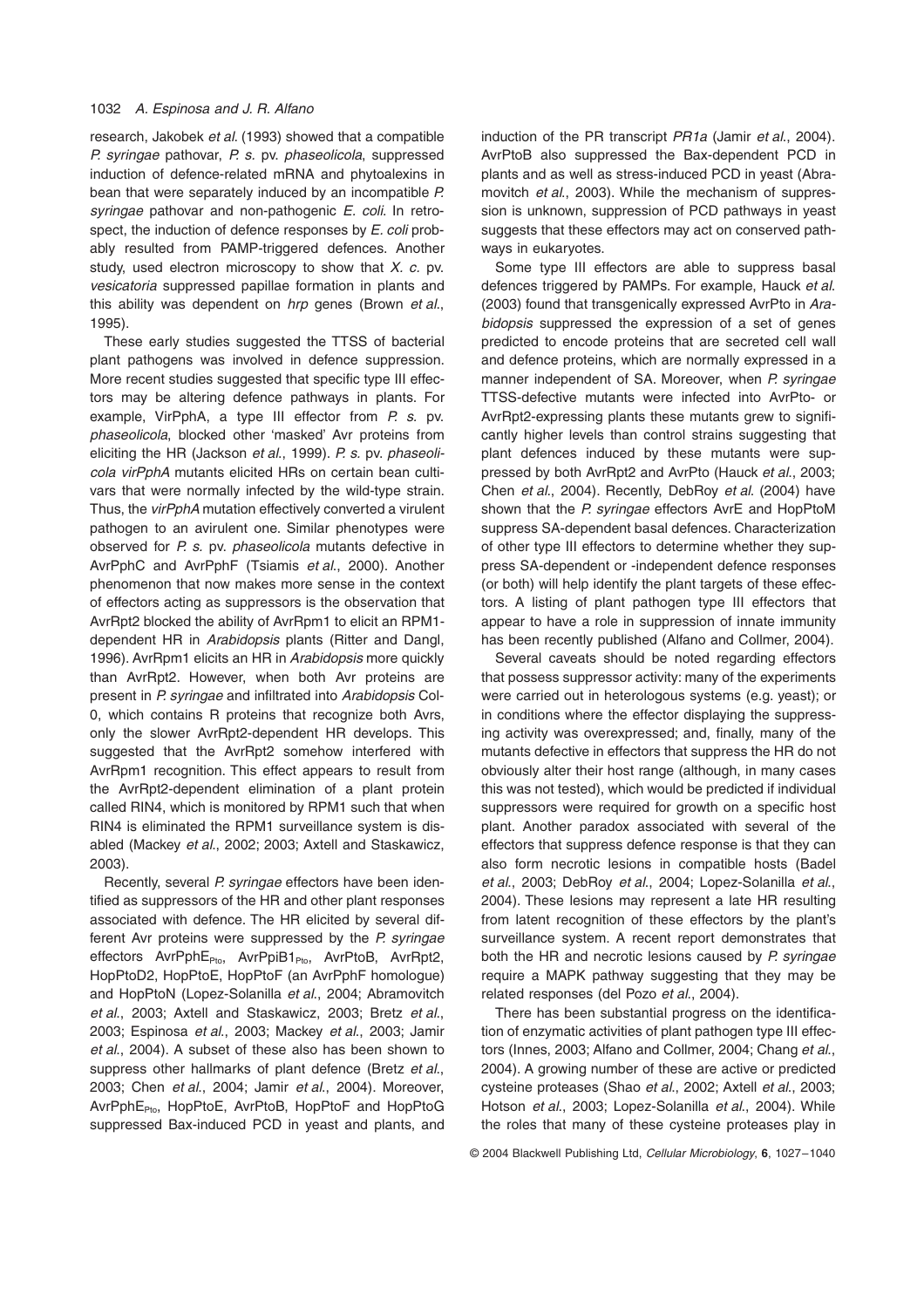virulence are unknown, there is evidence that one role for this group of effectors is defence suppression. For example, the *P. s.* pv. *phaseolicola* AvrPphB cysteine protease targets the *Arabidopsis* PBS1 kinase, a protein involved in R protein-mediated defences (Shao *et al*., 2003). The *P. s. tomato* HopPtoN effector, a cysteine protease belonging to the same clad as AvrPphB, suppresses an Avr-triggered HR (Lopez-Solanilla *et al*., 2004).

One plant pathogen type III effector that is particularly noteworthy is HopPtoD2 from *P. s.* pv. *tomato* DC3000. When HopPtoD2 is expressed in *P. s.* pv. *phaseolicola*, it suppresses the non-host HR, PR1 gene expression and the oxidative burst (Bretz *et al*., 2003; Espinosa *et al*., 2003). Importantly, HopPtoD2 was also demonstrated to possess protein tyrosine phosphatase (PTP) activity. We are not aware of any reports of tyrosine phosphorylated proteins in plants other than the MAPKs (Zhang and Klessig, 2001), which are phosphorylated at both threonine and tyrosine. As noted above, MAPK pathways play important roles in signal transduction pathways controlling plant defence (Zhang and Klessig, 2001). An HR-like response is produced when a constitutively active tobacco  $MAPKK$  (NtMEK2<sup>DD</sup>) is transiently expressed in plants (Yang *et al*., 2001). Interestingly, when HopPtoD2 is coexpressed in plants with NtMEK2<sup>DD</sup> the HR-like response is suppressed suggesting that the host cell target(s) of HopPtoD2 is downstream of this MAPKK (Espinosa *et al*., 2003). This MAPK pathway is activated by a number of Avr proteins and the *Arabidopsis* MAPK homologues AtMPK3/AtMPK6 are also involved in the response to the PAMP flagellin (Zhang and Klessig, 2001; Asai *et al*., 2002). Thus, it is plausible that HopPtoD2 acts at a point of convergence of signal transduction pathways that are utilized by both Avr-triggered and PAMP-triggered defence responses. Figure 2 shows possible sites of action in the plant defence signal transduction pathways for type III effectors that suppress innate immunity.

Animal pathogen type III effectors have also been shown to suppress innate immunity. Two type III effectors, SptP and YopH, from *S. typhimurium* and *Yersinia* spp., respectively, are also PTPs similar to HopPtoD2 (Guan and Dixon, 1990; Kaniga *et al*., 1996). Both of these effectors, like many animal pathogen type III effectors, suppress actin polymerization, which inhibits phagocytosis and prevents bacterial uptake by animal cells (Andersson *et al*., 1996; Fu and Galán, 1998). YopH is also known to downregulate the proinflammatory response (Boland and Cornelis, 1998; Viboud *et al*., 2003), which is probably at least partially due to the suppression of the synthesis of the monocyte chemoattractant protein 1, a chemokine involved in macrophage recruitment to the sites of infection (Sauvonnet *et al*., 2002a). YopH is also responsible for the ability of *Yersinia* to prevent T and B cell activation and therefore inhibiting adaptive immunity as well (Yao



**Fig. 2.** Potential sites of action of plant pathogen type III effectors in innate immunity signal transduction pathways in plants. Bacterial plant pathogens inject many different type III effectors (i.e. Hops) into plant cells. Some type III effectors (i.e. Avr proteins depicted here as a green object) are recognized by plant R proteins triggering SAdependent and SA-independent defences. The plant cell is capable of recognizing the flagellin PAMP with the receptor-like kinase (RLK) FLS2. Other PAMPs are probably recognized by other plant RLKs. Type III effectors that act as defence suppressors can act at unique parts of the innate immunity signal transduction pathways (e.g. AvrRpt2 suppression of the AvrRpm1-triggered defences) (1); or others may act at convergence point of different signal transduction pathways (e.g. HopPtoD2 suppression of a MAPK pathway) (2); certain type III effectors such as AvrBs3 are localized to the nucleus and modify eukaryotic transcription (Buttner and Bonas, 2003) (3); type III effectors may also act post-transcriptionally to suppress Avrtriggered (4) and PAMP-triggered outputs (5), both of which result from SA-dependent and SA-independent responses. See text for additional details. This figure was modified from Alfano and Collmer (2004).

*et al*., 1999). Recently, the Lck kinase, a protein involved in T cell receptor signalling, was shown to be a substrate of YopH (Alonso *et al*., 2004). This is consistent with suppression of innate and adaptive immunity by preventing T cell activation.

SptP is a multifunctional effector with a GTPase activating protein domain in its N-terminal half and a PTP domain in its C-terminal half (Kaniga *et al*., 1996). Murli *et al*. (2001) showed that *S. typhimurium sptP* mutants activated Erk MAPK pathways to higher levels suggesting that SptP modulated this MAPK pathway. SptP appears to inhibit the Erk MAPK pathway by interfering with Raf kinase activation (Lin *et al*., 2003). *Salmonella* is known to trigger proinflammatory cytokines in animal cells through the activation of Erk, Jnk and p38 MAPK pathways (Hobbie *et al*., 1997). SptP also downregulates secretion of the proinflammatory cytokine IL-8 (Haraga and Miller, 2003), which is consistent with it acting as a suppressor of animal innate immunity. Interestingly, SptP also inhibits the p38 MAPK pathway in *Caenorhabditis elegans* and a *Salmonella sptP* mutant is reduced in its ability to kill *C. elegans* suggesting a role in virulence in this heterologous pathosystem (Tenor *et al*., 2004). These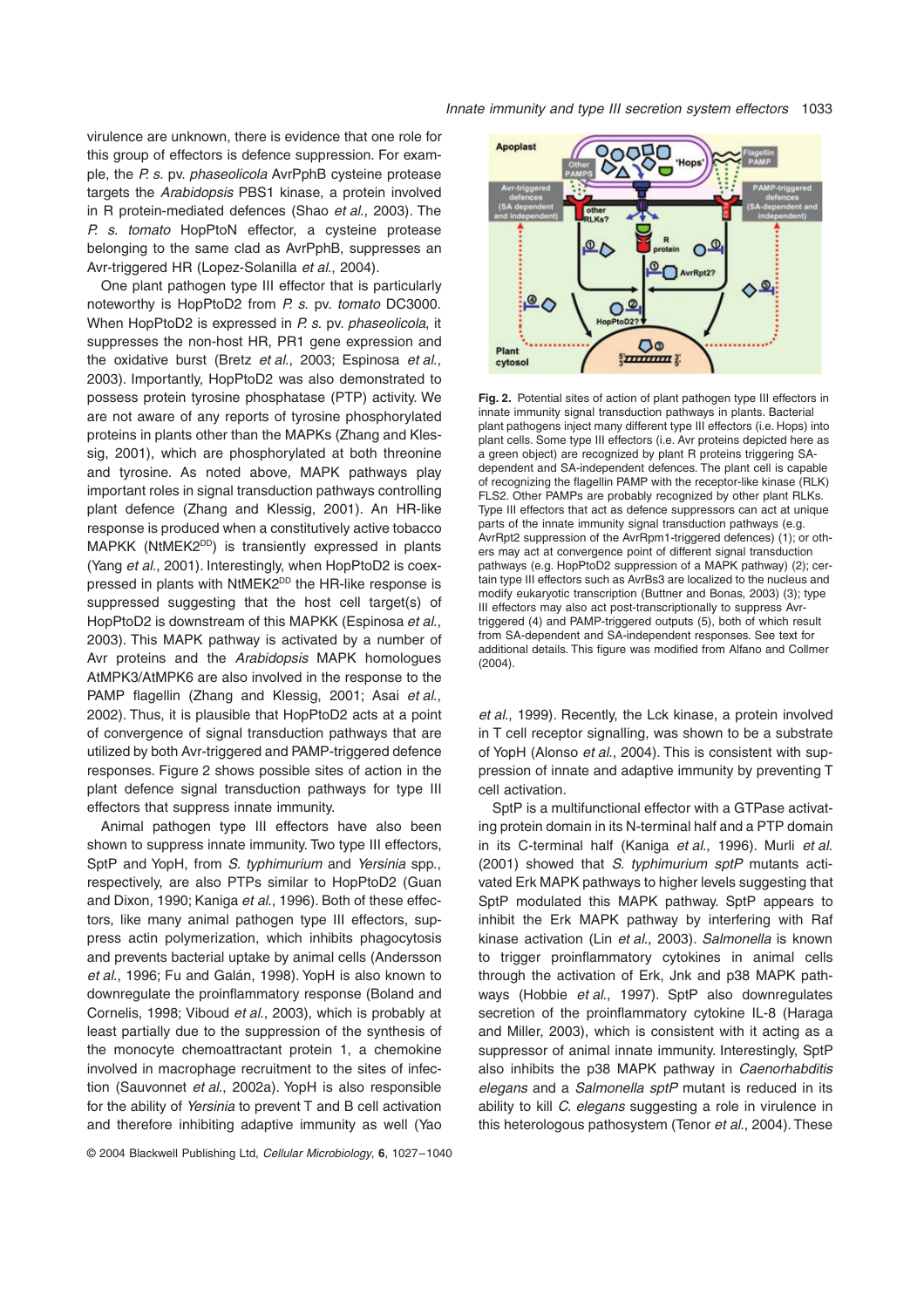results indicate that SptP targets MAPK pathways involved in innate immunity (Kim *et al*., 2002; Aballay *et al*., 2003).

The *Yersinia* YopJ/P type III effector also suppresses animal innate immunity. YopJ belongs to a large family of type III effectors that are cysteine proteases that are well distributed in animal and plant pathogens (Orth, 2002). The first clue that YopJ suppressed innate immunity was that *Yersinia* was capable of suppressing the proinflammatory cytokine tumour necrosis factor  $\alpha$  (TNF- $\alpha$ ) that was induced by several MAPK pathways activated after infection (Ruckdeschel *et al*., 1997). YopJ/P was shown by several groups to be capable of suppressing both NF- $\kappa$ B and TNF- $\alpha$  in macrophages (Boland and Cornelis, 1998; Palmer *et al*., 1998; Ruckdeschel *et al*., 1998; Schesser *et al*., 1998). YopJ also blocks several signal transduction pathways that activate the CREB transcription factor (Meijer *et al*., 2000). This transcription factor is activated by the LPS PAMP indicating that YopJ suppresses PAMPtriggered innate immunity. How does YopJ cause these effects? YopJ blocks members of a superfamily of MAP-KKs needed to activate MAPK pathways induced in mammalian cells by pathogens, and the I<sub>KB</sub> complex, which is required for activation of NF-kB (Orth *et al*., 1999). YopJ is an isopeptidase that can use proteins conjugated to small ubiquitin-related modifier (SUMO) as substrates cleaving the isopeptide bond that links SUMO to the target protein (Orth *et al*., 2000). Cleaving a SUMO group from a protein can alter the protein's activity. However, why YopJ/P's cysteine protease activity is required for MAPK and NF-<sub>K</sub>B signalling and how this contributes to its ability to suppress the mammalian immune system is currently unknown.

There are other animal pathogen type III effectors that are capable of suppressing innate immunity. Recently, the *Salmonella* SspH 1 type III effector was shown to localize to the nucleus where it inhibits NF-kB resulting in downregulation of IL-8 production (Haraga and Miller, 2003). SspH 1 belongs to a family of type III effectors that contain LRR predicted to be involved in protein–protein interactions. Several of these, including the *Yersinia* YopM and the *Shigella* IpaH9.8, have also been shown to localize the nucleus (Skrzypek *et al*., 1998; Toyotome *et al*., 2001). YopM's LRRs are required for localization to the nucleus (Benabdillah *et al*., 2004). IpaH9.8, like SspH 1, inhibits NF-kB suggesting that this group of effectors may modify eukaryotic transcription (Haraga and Miller, 2003). Consistent with this idea is the observation that a *Yersinia yopM* mutant alters the transcription profile of macrophages compared with the transcription profile of macrophages challenged with wild-type bacteria (Sauvonnet *et al*., 2002b). Type III effectors that act as eukaryotic defence suppressors do not appear to be limited to pathogens. Recently, NopL, a type III effector from the symbiont

*Rhizobium* sp. NGR234, was found to suppress the induction of PR genes in tobacco suggesting that symbionts may also benefit from suppressing plant innate immunity (Bartsev *et al*., 2004).

#### **Concluding remarks**

The ability to avoid eukaryotic surveillance systems of the innate immune system was probably a critical development in the evolution of bacterial pathogenicity. In the animal world, this was made doubly complex by an adaptive immune system that could recognize a bewildering array of molecules and specific immune cells (i.e. macrophages) that have the capacity to engulf microorganisms. At first glance, plants seem to be an easier mark because their defence systems rely only on premade defences and a surveillance system that recognizes both conserved molecules on microorganisms (PAMPs) and specific products of pathogens (Avr proteins). However, this surveillance system is surprisingly complex and successful, which may explain why there are relatively few bacterial species that can invade plants. It seems logical to assume that the ability to recognize PAMPs came before Avr recognition in the evolution of plant immunity. Figure 3 shows a possible sequence of events that allowed Gram-negative bacterial pathogens to evolve centred on the horizontal acquisition of a TTSS. In this model, acquisition of the TTSS and type III effectors that disable the PAMP-based innate immune system is the central event that allowed these bacteria to evade plant defences. It seems likely that after pathogens were successful in disabling PAMP-triggered surveillance systems, the plant countered by evolving the ability to recognize Avr proteins of pathogens. To counteract, the pathogen acquired many type III effectors, which are probably functionally redundant, and the plant evolved many PRRs that could recognized as many possible 'looks' the pathogen gives the plant. Understanding plant surveillance systems and type III effectors that disable it is imperative if we are to understand the pathogenicity of plants.

In a larger context, the study of bacterial pathogenicity of plants and animals has benefited from a comparative pathobiology approach. For example, the similarity of NODs to NBS-LRR R proteins probably aided the discovery that NODs were involved in pathogen recognition. Further comparative analyses of the protein complexes involved in PRR perception and their downstream signal transduction pathways will probably increase our understanding of both pathosystems. And many other points of comparison remain. For example, is the YopJ/P-induced apoptosis of macrophages (Mills *et al*., 1997; Monack *et al*., 1997) equivalent to the Avr-induced PCD (i.e. HR) in plants? That is, is the PCD of a macrophage a form of defence or a virulence strategy of the pathogen? The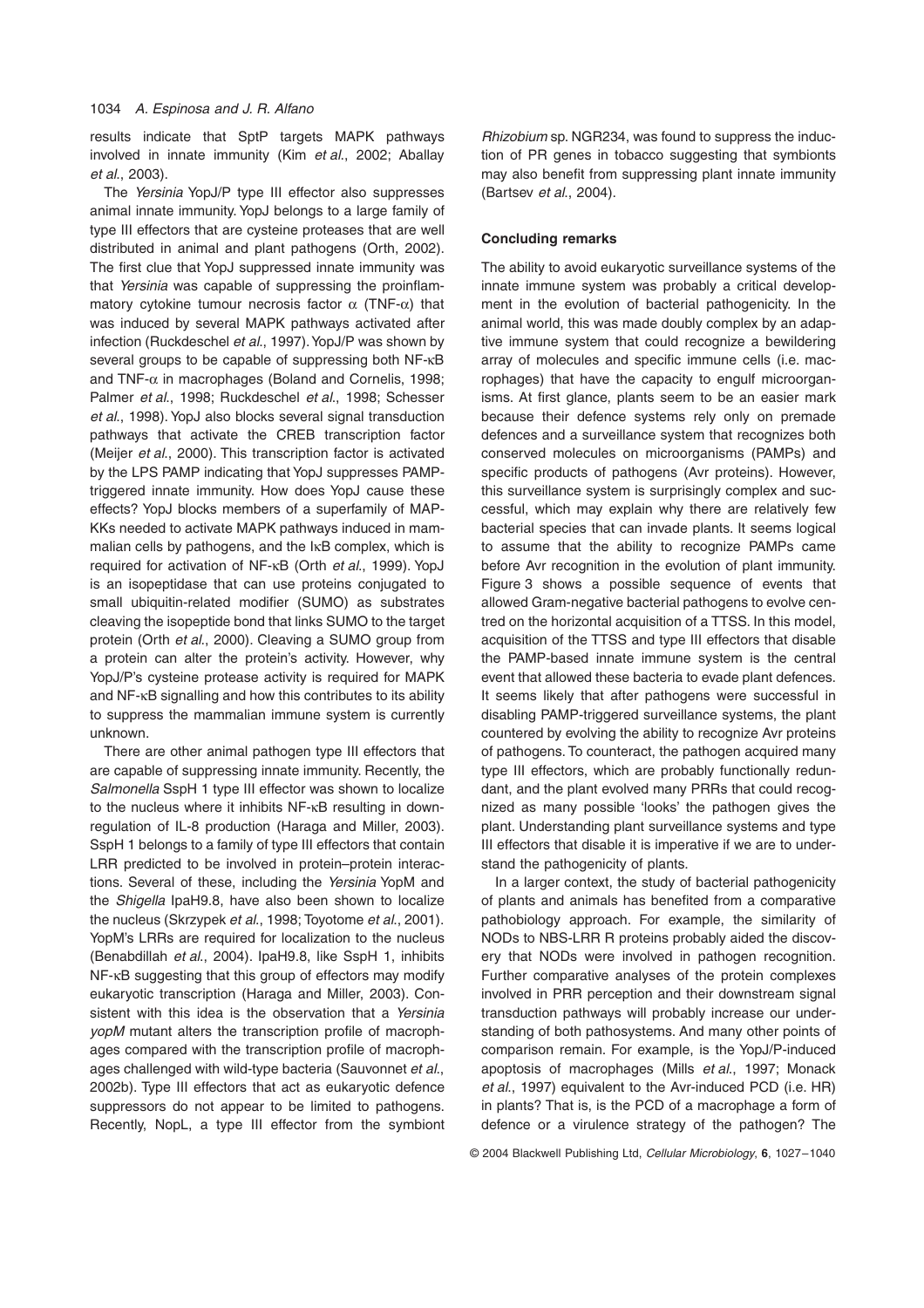

**Fig. 3.** Scenario for the evolution of bacterial plant pathogens based on suppression of plant innate immunity with type III effectors.

A. A possible scenario for the evolution of Gram-negative bacterial plant pathogenicity predicts a stage in the evolution of plants that allowed non-pathogens to grow in the apoplast unperturbed because plants lacked an innate immune system.

B. Plants that evolved or possessed an innate immune system that allowed for the detection of PAMPs were successful in stopping the growth of non-pathogens.

C. Bacteria that acquired a TTSS through horizontal transfer or evolved a specialized TTSS from the flagellar TTSS and delivered type III effectors that suppressed the PAMP-triggered defence responses were successful in growing in the intercellular spaces of plants.

D. Plants responded to this biotic stress by evolving R proteins that could recognize certain type III effects as Avr protein to trigger a rapid intense defence response which included the HR.

E. The acquisition of additional type III effectors conferred the ability to suppress Avr-triggered defences.

F. This put additional evolutionary pressure on plants to expand their R protein surveillance system to recognize the activity of other type III effectors.

The scenario predicts that the first targets of type III effectors were plant components that were involved in the PAMP-triggered defences (i.e. basal defences). Continued co-evolution of plant PRRs and type III effector suppressors resulted in a highly polymorphic collection of effectors and plant PRRs.

CW, plant cell wall; PM, plant plasma membrane.

*Yersinia* YopB type III translocator does trigger proinflammatory responses in host cells similar to PAMPs (Viboud *et al*., 2003), and potentially analogous to Avr proteins. Plant and animal bacterial pathogens now have groups of type III effectors that have similar activities (e.g. cysteine

© 2004 Blackwell Publishing Ltd, *Cellular Microbiology*, **6**, 1027–1040

proteases and tyrosine phosphatases) and a subset of defence suppressors. Thus, comparing the activities and targets of type III suppressors in plant and animal pathosystems should lead to a greater understanding of the innate immune system in eukaryotes.

### **Acknowledgements**

We thank Tanja Petnicki-Ocwieja, Zhenq Qing Fu and Byeongryool Jeong for critical reading of the manuscript. Work in the Alfano laboratory is currently supported by NSF Plant Genome Research Program Cooperative Agreement DBI-0077622, NSF Grant MCB-0317165 and USDA/NRI Grant 03-35319-13862.

#### **References**

- Aarts, N., Metz, M., Holub, E., Staskawicz, B.J., Daniels, M.J., and Parker, J.E. (1998) Different requirements for EDS1 and NDR1 by disease resistance genes define at least two R gene-mediated signaling pathways in *Arabidopsis*. *Proc Natl Acad Sci USA* **95:** 10306–10311.
- Aballay, A., Drenkard, E., Hilbun, L.R., and Ausubel, F.M. (2003) *Caenorhabditis elegans* innate immune response triggered by *Salmonella enterica* requires intact LPS and is mediated by a MAPK signaling pathway. *Curr Biol* **13:** 47–52.
- Abramovitch, R.B., Kim, Y.J., Chen, S., Dickman, M.B., and Martin, G.B. (2003) *Pseudomonas* type III effector AvrPtoB induces plant disease susceptibility by inhibition of host programmed cell death. *EMBO J* **22:** 60–69.
- Alfano, J.R., and Collmer, A. (1996) Bacterial pathogens in plants: life up against the wall. *Plant Cell* **8:** 1683–1698.
- Alfano, J.R., and Collmer, A. (1997) The type III (Hrp) secretion pathway of plant pathogenic bacteria: trafficking harpins, Avr proteins, and death. *J Bacteriol* **179:** 5655– 5662.
- Alfano, J.R., and Collmer, A. (2004) Type III secretion system effector proteins: double agents in bacterial disease and plant defense. *Annu Rev Phytopathol* **42:** 385–414.
- Alonso, A., Bottini, N., Bruckner, S., Rahmouni, S., Williams, S., Schoenberger, S.P., and Mustelin, T. (2004) Lck dephosphorylation at Tyr-394 and inhibition of T cell antigen receptor signaling by *Yersinia* phosphatase YopH. *J Biol Chem* **279:** 4922–4928.
- Andersson, K., Carballeira, N., Magnusson, K.-E., Persson, C., Stendahl, O., Wolf-Watz, H., and Fallman, M. (1996) YopH of *Yersinia pseudotuberculosis* interrupts early phosphotyrosine signalling associated with phagoctosis. *Mol Microbiol* **20:** 1057–1069.
- Asai, T., Tena, G., Plotnikova, J., Willmann, M.R., Chiu, W.-L., Gomez-Gomez, L., *et al.* (2002) MAP kinase signalling cascade in *Arabidopsis* innate immunity. *Nature* **415:** 977–983.
- Axtell, M.J., and Staskawicz, B.J. (2003) Initiation of RPS2 specified disease resistance in *Arabidopsis* is coupled to the AvrRpt2-directed elimination of RIN4. *Cell* **112:** 369– 377.
- Axtell, M.J., Chisholm, S.T., Dahlbeck, D., and Staskawicz, B.J. (2003) Genetic and molecular evidence that the *Pseudomonas syringae* type III effector protein AvrRpt2 is a cysteine protease. *Mol Microbiol* **49:** 1537–1546.
- Badel, J.L., Nomura, K., Bandyopadhyay, S., Shimizu, R., Collmer, A., and He, S.Y. (2003) *Pseudomonas syringae*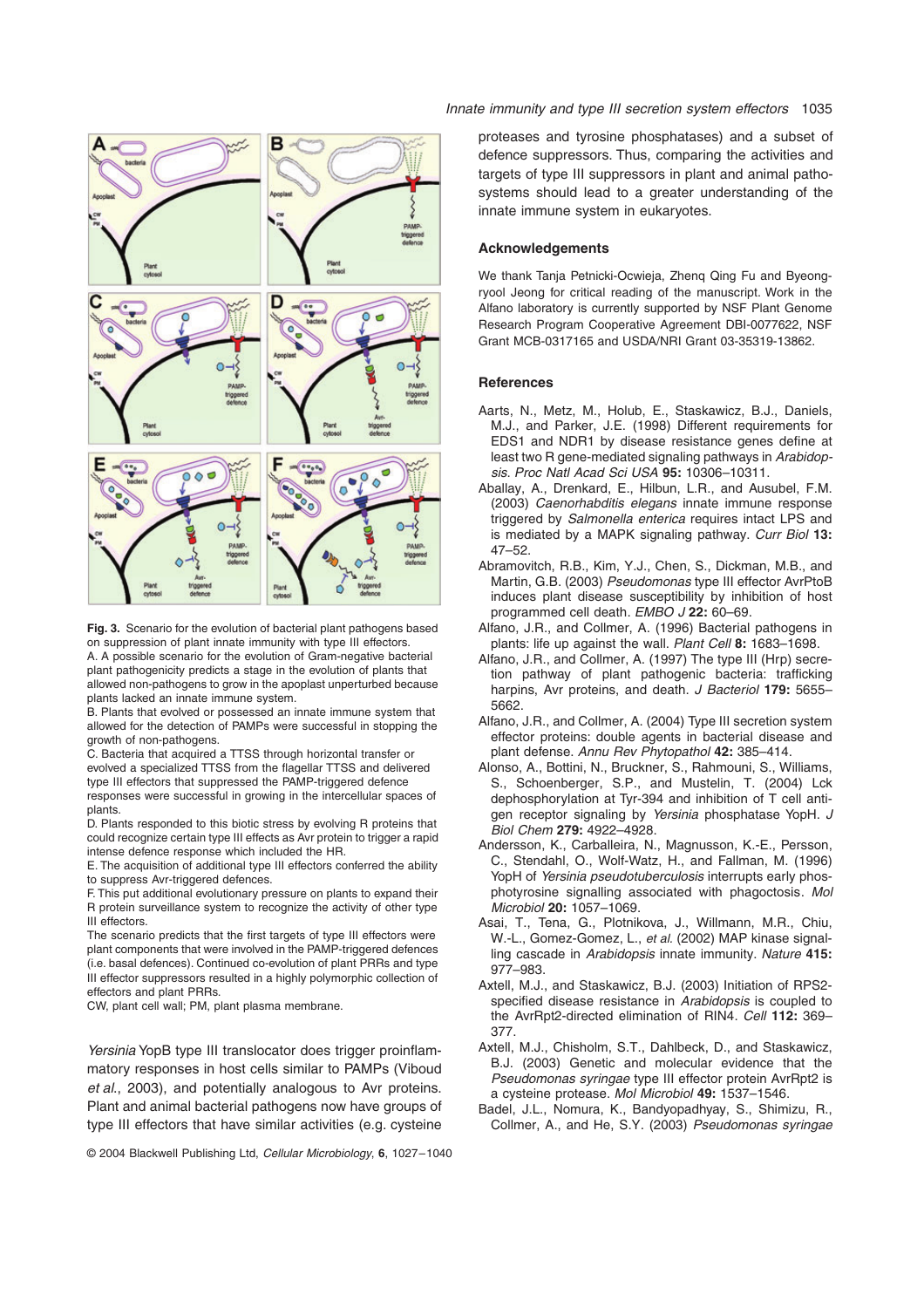#### 1036 *A. Espinosa and J. R. Alfano*

pv. *tomato* DC3000 HopPtoM (CEL ORF3) is important for lesion formation but not growth in tomato and is secreted and translocated by the Hrp type III secretion system in a chaperone-dependent manner. *Mol Microbiol* **49:** 1239– 1251.

- Baker, C.J., and Orlandi, E.W. (1995) Active oxygen in plant pathogenesis. *Annu Rev Phytopathol* **33:** 299–321.
- Barton, G.M., and Medzhitov, R. (2003) Toll-like receptor signaling pathways. *Science* **300:** 1524–1525.
- Barton, G.M., and Medzhitov, R. (2004) Toll signaling: RIPping off the TNF pathway. *Nat Immunol* **5:** 472–474.
- Bartsev, A.V., Deakin, W.J., Boukli, N.M., McAlvin, C.B., Stacey, G., Malnoe, P., *et al.* (2004) NopL, an effector protein of *Rhizobium* sp. NGR234, thwarts activation of plant defense reactions. *Plant Physiol* **134:** 871–879.
- Benabdillah, R., Mota, L.J., Lutzelschwab, S., Demoinet, E., and Cornelis, G.R. (2004) Identification of a nuclear targeting signal in YopM from *Yersinia* spp. *Microb Pathog* **36:** 247–261.
- Boland, A., and Cornelis, G.R. (1998) Role of YopP in suppression of tumor necrosis factor alpha release by macrophages during *Yersinia* infection. *Infect Immun* **66:** 1878– 1884.
- Boller, T. (1995) Chemoperception of microbial signals in plant cells. *Annu Rev Plant Physiol Plant Mol Biol* **46:** 189– 214.
- Bonas, U., and Lahaye, T. (2002) Plant disease resistance triggered by pathogen-derived molecules: refined models of specific recognition. *Curr Opin Microbiol* **5:** 44–60.
- Boyes, D.C., Nam, J., and Dangl, J.L. (1998) The *Arabidopsis thaliana* RPM1 disease resistance gene product is a peripheral plasma membrane protein that is degraded coincident with the hypersensitive response. *Proc Natl Acad Sci USA* **95:** 15849–15854.
- Bretz, J.R., Mock, N.M., Charity, J.C., Zeyad, S., Baker, C.J., and Hutcheson, S.W. (2003) A translocated protein tyrosine phosphatase of *Pseudomonas syringae* pv. *tomato* DC3000 modulates plant defence response to infection. *Mol Microbiol* **49:** 389–400.
- Brown, I., Mansfield, J., and Bonas, U. (1995) *hrp* genes in *Xanthomonas campestris* pv. *vesicatoria* determine ability to suppress papilla deposition in pepper mesophyll cells. *Mol Plant Microbe Interact* **8:** 825–836.
- Buttner, D., and Bonas, U. (2003) Common infection strategies of plant and animal pathogenic bacteria. *Curr Opin Plant Biol* **6:** 312–319.
- Buttner, D., Noel, L., Thieme, F., and Bonas, U. (2003) Genomic approaches in *Xanthomonas campestris* pv. *vesicatoria* allow fishing for virulence genes. *J Biotechnol* **106:** 203–214.
- Cao, H., Bowling, S.A., Gordon, A.S., and Dong, X. (1994) Characterization of an *Arabidopsis* mutant that is nonresponsive to inducers of systemic acquired resistance. *Plant Cell* **6:** 1583–1592.
- Cao, H., Li, X., and Dong, X. (1998) Generation of broadspectrum disease resistance by overexpression of an essential regulatory gene in systemic acquired resistance. *Proc Natl Acad Sci USA* **95:** 6531–6536.
- Carneiro, L.A., Travassos, L.H., and Philpott, D.J. (2004) Innate immune recognition of microbes through Nod1 and Nod2: implications for disease. *Microbes Infect* **6:** 609– 616.
- Century, K.S., Shapiro, A.D., Repetti, P.P., Dahlbeck, D., Holub, E., and Staskawicz, B.J. (1997) *NDR1*, a pathogen-

induced component required for *Arabidopsis* disease resistance. *Science* **278:** 1963–1965.

- Chamaillard, M., Girardin, S.E., Viala, J., and Philpott, D.J. (2003) Nods, Nalps and Naip: intracellular regulators of bacterial-induced inflammation. *Cell Microbiol* **5:** 581–592.
- Chang, J.H., Goel, A.K., Grant, S.R., and Dangl, J.L. (2004) Wake of the flood: ascribing functions to the wave of type III effector proteins of phytopathogenic bacteria. *Curr Opin Microbiol* **7:** 11–118.
- Chern, M.S., Fitzgerald, H.A., Yadav, R.C., Canlas, P.E., Dong, X., and Ronald, P.C. (2001) Evidence for a diseaseresistance pathway in rice similar to the NPR1-mediated signaling pathway in *Arabidopsis*. *Plant J* **27:** 101–113.
- Chen, Z., Kloek, A.P., Cuzick, A., Moeder, W., Tang, D., Innes, R.W., *et al.* (2004) The *Pseudomonas syringae* type III effector AvrRpt2 functions downstream or independently of SA to promote virulence on *Arabidopsis thaliana*. *Plant J* **37:** 494–504.
- Cohn, J., Sessa, G., and Martin, G.B. (2001) Innate immunity in plants. *Curr Opin Immunol* **13:** 55–62.
- Collmer, A., Lindeberg, M., Petnicki-Ocwieja, T., Schneider, D., and Alfano, J.R. (2002) Genomic mining type III secretion system effectors in *Pseudomonas syringae* yields new picks for all TTSS prospectors. *Trends Microbiol* **10:** 462– 469.
- Cornelis, G.R. (2000) Molecular and cell biology aspects of plague. *Proc Natl Acad Sci USA* **97:** 8778–8783.
- Cornelis, G.R. (2002a) *Yersinia* type III secretion: send in the effectors. *J Cell Biol* **158:** 401–408.
- Cornelis, G.R. (2002b) The *Yersinia* Ysc-Yop 'type III' weaponry. *Nat Rev Mol Cell Biol* **3:** 742–752.
- Cossart, P., and Sansonetti, P.J. (2004) Bacterial invasion: the paradigms of enteroinvasive pathogens. *Science* **304:** 242–248.
- Dale, C., Young, S.A., Haydon, D.T., and Welburn, S.C. (2001) The insect endosymbiont *Sodalis glossinidius* utilizes a type III secretion system for cell invasion. *Proc Natl Acad Sci USA* **98:** 1883–1888.
- Dangl, J.L., and Jones, J.D. (2001) Plant pathogens and integrated defence responses to infection. *Nature* **411:** 826–833.
- DebRoy, S., Thilmony, R., Kwack, Y.B., Nomura, K., and He, S.Y. (2004) A family of conserved bacterial effectors inhibits salicylic acid-mediated basal immunity and promotes disease necrosis in plants. *Proc Natl Acad Sci USA* **101:** 9927–9932.
- Delaney, T.P., Friedrich, L., and Ryals, J.A. (1995) *Arabidopsis* signal transduction mutant defective in chemically and biologically induced disease resistance. *Proc Natl Acad Sci USA* **92:** 6602–6606.
- Deslandes, L., Olivier, J., Theulieres, F., Hirsch, J., Feng, D.X., Bittner-Eddy, P., *et al.* (2002) Resistance to *Ralstonia solanacearum* in *Arabidopsis thaliana* is conferred by the recessive *RRS1-R* gene, a member of a novel family of resistance genes. *Proc Natl Acad Sci USA* **99:** 2404–2409.
- Deslandes, L., Olivier, J., Peeters, N., Feng, D.X., Khounlotham, M., Boucher, C., *et al.* (2003) Physical interaction between RRS1-R, a protein conferring resistance to bacterial wilt, and PopP2, a type III effector targeted to the plant nucleus. *Proc Natl Acad Sci USA* **100:** 8024–8029.
- Dow, M., Newman, M.A., and von Roepenack, E. (2000) The induction and modulation of plant defense responses by bacterial lipopolysaccharides. *Annu Rev Phytopathol* **38:** 241–261.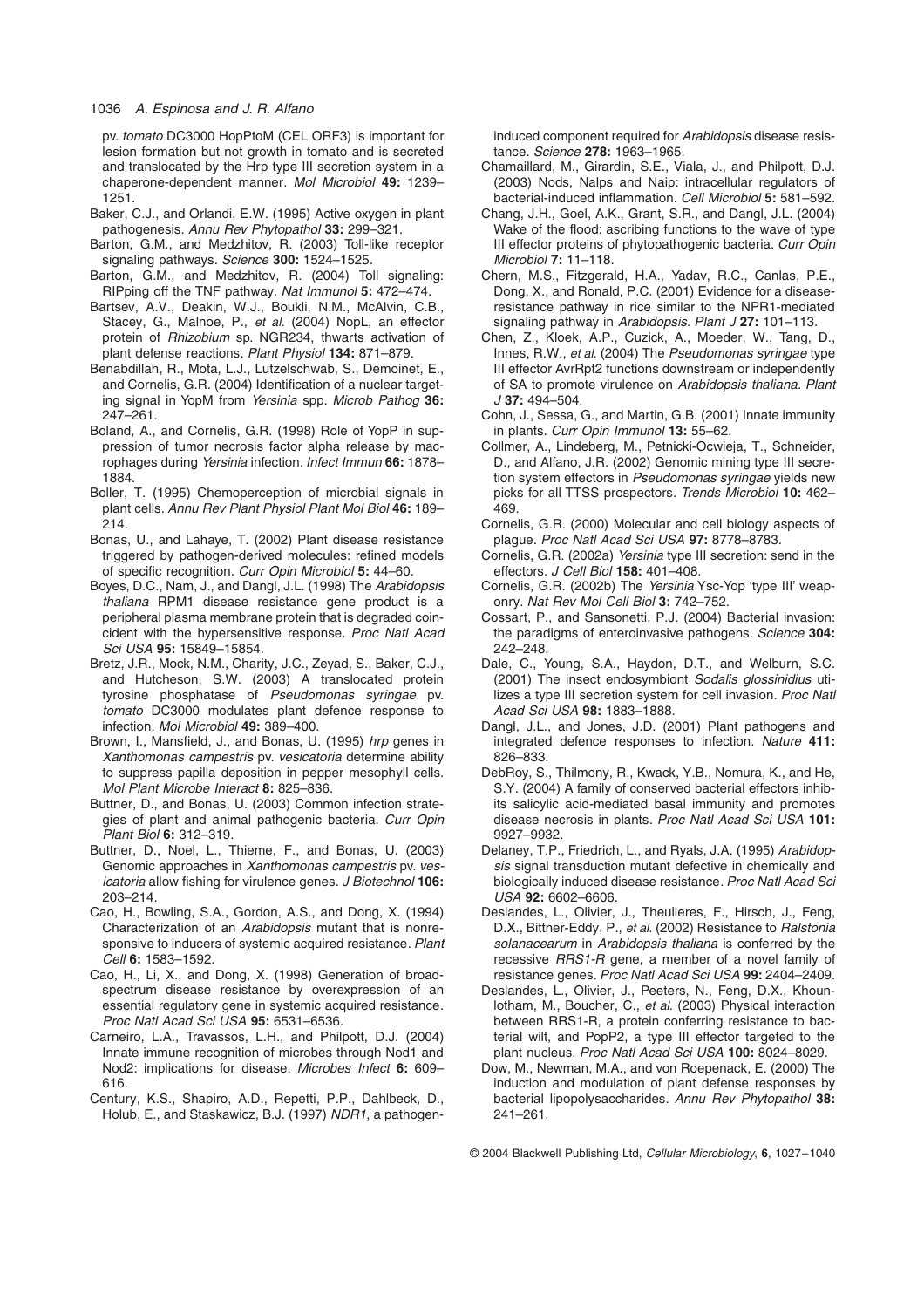Durrant, W.E., and Dong, X. (2004) Systemic acquired resistance. *Annu Rev Phytopathol* **42:** 185–209.

- Espinosa, A., Guo, M., Tam, V.C., Fu, Z.Q., and Alfano, J.R. (2003) The *Pseudomonas syringae* type III-secreted protein HopPtoD2 possesses protein tyrosine phosphatase activity and suppresses programmed cell death in plants. *Mol Microbiol* **49:** 377–387.
- Eulgem, T., Rushton, P.J., Robatzek, S., and Somssich, I.E. (2000) The WRKY superfamily of plant transcription factors. *Trends Plant Sci* **5:** 199–206.
- Felix, G., and Boller, T. (2003) Molecular sensing of bacteria in plants. The highly conserved RNA-binding motif RNP-1 of bacterial cold shock proteins is recognized as an elicitor signal in tobacco. *J Biol Chem* **278:** 6201–6208.
- Falk, A., Feys, B.J., Frost, L.N., Jones, J.D., Daniels, M.J., and Parker, J.E. (1999) EDS1, an essential component of R gene-mediated disease resistance in *Arabidopsis* has homology to eukaryotic lipases. *Proc Natl Acad Sci USA* **96:** 3292–3297.
- Felix, G., Regenass, M., and Boller, T. (1993) Specific perception of subnanomolar concentrations of chitin fragments by tomato cells. Induction of extracellular alkalinization, changes in protein phosphorylation, and establishment of a refractory state. *Plant J* **4:** 307–316.
- Flor (1971) Current status of the gene-for-gene concept. *Annu Rev Phytopathol* **9:** 275–296.
- Friedrich, L., Lawton, K., Dietrich, R., Willits, M., Cade, R., and Ryals, J. (2001) NIM1 overexpression in *Arabidopsis* potentiates plant disease resistance and results in enhanced effectiveness of fungicides. *Mol Plant Microbe Interact* **14:** 1114–1124.
- Fu, Y., and Galán, J.E. (1998) The *Salmonella typhimurium* tyrosine phosphatase SptP is translocated into host cells and disrupts the actin cytoskeleton. *Mol Microbiol* **27:** 359– 368.
- Gabriel, D.W., and Rolfe, B.G. (1990) Working models of specific recognition in plant–microbe interactions. *Annu Rev Phytopathol* **28:** 365–391.
- Gaffney, T., Friedrich, L., Vernooij, B., Negrotto, D., Nye, G., Uknes, S., *et al.* (1993) Requirement of salicylic-acid for the induction of systemic acquired-resistance. *Science* **261:** 754–756.
- Galán, J.E., and Collmer, A. (1999) Type III secretion machines: bacterial devices for protein delivery into host cells. *Science* **284:** 1322–1328.
- Gassmann, W., Hinsch, M.E., and Staskawicz, B.J. (1999) The *Arabidopsis RPS4* bacterial-resistance gene is a member of the TIR-NBS-LRR family of disease-resistance genes. *Plant J* **20:** 265–277.
- Girardin, S.E., Sansonetti, P.J., and Philpott, D.J. (2002) Intracellular vs extracellular recognition of pathogens common concepts in mammals and flies. *Trends Microbiol* **10:** 193–199.
- Gomez-Gomez, L., and Boller, T. (2000) FLS2: an LRR receptor-like kinase involved in the perception of the bacterial elicitor flagellin in *Arabidopsis*. *Mol Cell* **5:** 1003– 1011.
- Gomez-Gomez, L., Bauer, Z., and Boller, T. (2001) Both the extracellular leucine-rich repeat domain and the kinase activity of FLS2 are required for flagellin binding and signaling in *Arabidopsis*. *Plant Cell* **13:** 1155–1163.
- Gomez-Gomez, L., and Boller, T. (2002) Flagellin perception: a paradigm for innate immunity. *Trends Plant Sci* **7:** 251– 256.
- Granado, J., Felix, G., and Boller, T. (1995) Perception of fungal sterols in plants (subnanomolar concentrations of ergosterol elicit extracellular alkalinization in tomato cells). *Plant Physiol* **107:** 485–490.
- Greenberg, J.T., and Vinatzer, B.A. (2003) Identifying type III effectors of plant pathogens and analyzing their interaction with plant cells. *Curr Opin Microbiol* **6:** 20–28.
- Guan, K.L., and Dixon, J.E. (1990) Protein tyrosine phosphatase activity of an essential virulence determinant in *Yersinia*. *Science* **249:** 553–556.
- Guttman, D.S., Vinatzer, B.A., Sarkar, S.F., Ranall, M.V., Kettler, G., and Greenberg, J.T. (2002) A functional screen for the type III (Hrp) secretome of the plant pathogen *Pseudomonas syringae*. *Science* **295:** 1722–1726.
- Haller, J.C., Carlson, S., Pederson, K.J., and Pierson, D.E. (2000) A chromosomally encodes type III secretion pathway in *Yersinia enterocolitica* is important in virulence. *Mol Microbiol* **36:** 1436–1446.
- Haraga, A., and Miller, S.I. (2003) A *Salmonella enterica* serovar *typhimurium* translocated leucine-rich repeat effector protein inhibits NF-kappa B-dependent gene expression. *Infect Immun* **71:** 4052–4058.
- Hauck, P., Thilmony, R., and He, S.Y. (2003) A *Pseudomonas syringae* type III effector suppresses cell wall-based extracellular defense in susceptible *Arabidopsis* plants. *Proc Natl Acad Sci USA* **100:** 8577–8582.
- Heath, M.C. (2000) Nonhost resistance and nonspecific plant defenses. *Curr Opin Plant Biol* **3:** 315–319.
- Hobbie, S., Chen, L.M., Davis, R.J., and Galan, J.E. (1997) Involvement of mitogen-activated protein kinase pathways in the nuclear responses and cytokine production induced by *Salmonella typhimurium* in cultured intestinal epithelial cells. *J Immunol* **159:** 5550–5559.
- Holden, D.W. (2002) Trafficking of the *Salmonella* vacuole in macrophages. *Traffic* **3:** 161–169.
- Holt, B.F., 3rd, Hubert, D.A., and Dangl, J.L. (2003) Resistance gene signaling in plants – complex similarities to animal innate immunity. *Curr Opin Immunol* **15:** 20–25.
- Horng, T., Barton, G.M., Flavell, R.A., and Medzhitov, R. (2002) The adaptor molecule TIRAP provides signalling specificity for Toll-like receptors. *Nature* **420:** 329–333.
- Hotson, A., Chosed, R., Shu, H., Orth, K., and Mudgett, M.B. (2003) *Xanthomonas* type III effector XopD targets SUMO-conjugated proteins *in planta*. *Mol Microbiol* **50:** 377–389.
- Hueck, C.J. (1998) Type III protein secretion systems in bacterial pathogens of animals and plants. *Microbiol Mol Biol Rev* **62:** 379–433.
- Imler, J.L., and Hoffmann, J.A. (2001) Toll receptors in innate immunity. *Trends Cell Biol* **11:** 304–311.
- Innes, R. (2003) New effects of type III effectors. *Mol Microbiol* **50:** 363–365.
- Innes, R.W. (2004) Guarding the goods. New insights into the central alarm system of plants. *Plant Physiol* **135:** 695– 701.
- Inohara, N., and Nunez, G. (2003) NODs: intracellular proteins involved in inflammation and apoptosis. *Nat Rev Immunol* **3:** 371–382.
- Jackson, R.W., Athanassopoulos, E., Tsiamis, G., Mansfield, J.W., Sesma, A., Arnold, D.L., *et al.* (1999) Identification of a pathogenicity island, which contains genes for virulence and avirulence, on a large native plasmid in the bean pathogen *Pseudomonas syringae* pathovar phaseolicola. *Proc Natl Acad Sci USA* **96:** 10875–10880.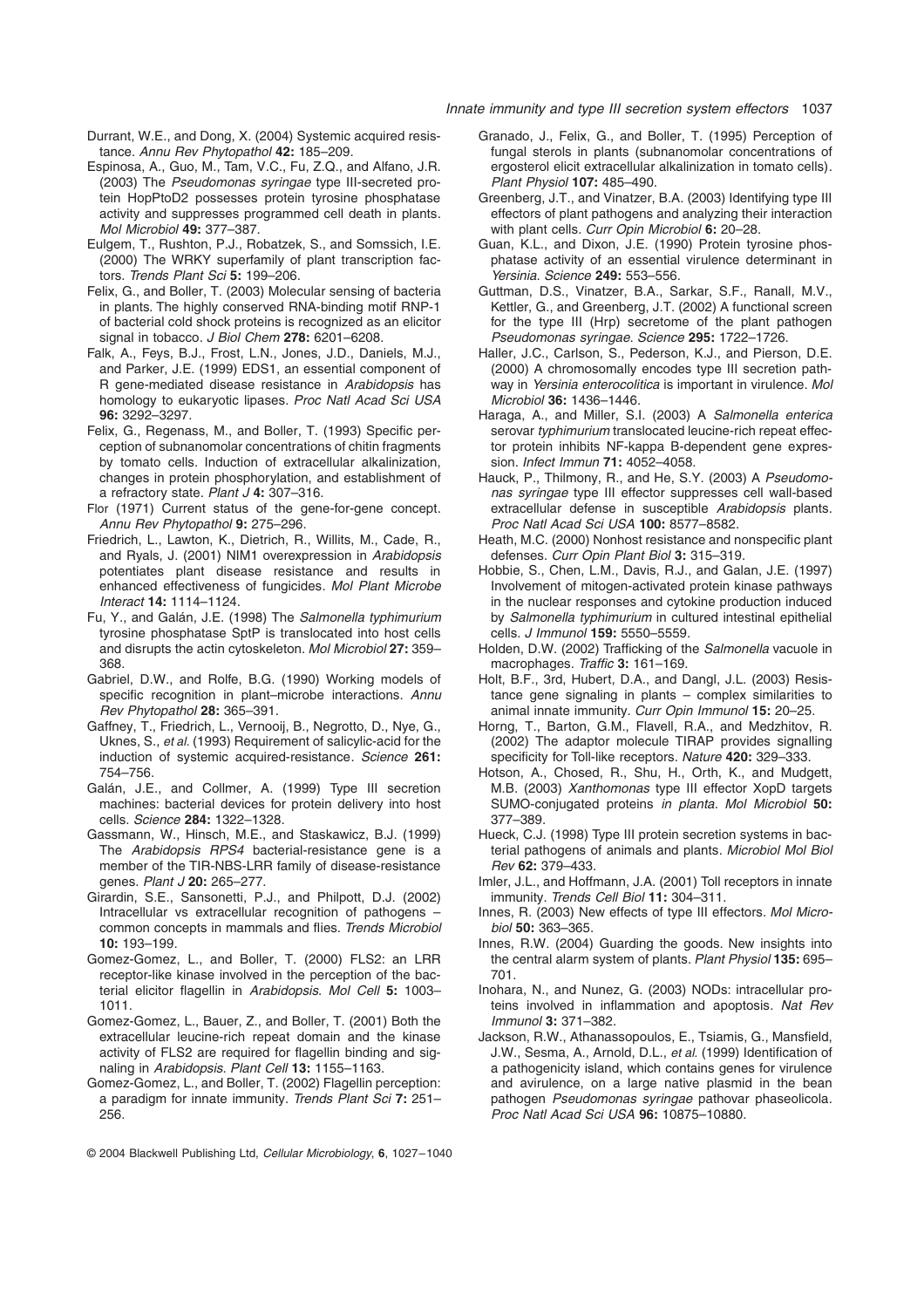- Jakobek, J.L., Smith, J.A., and Lindgren, P.B. (1993) Suppression of bean defense responses by *Pseudomonas syringae*. *Plant Cell* **5:** 57–63.
- Jamir, Y., Guo, M., Oh, H.-S., Petnicki-Ocwieja, T., Chen, S., Tang, X., *et al.* (2004) Identification of *Pseudomonas syringae* type III effectors that suppress programmed cell death in plants and yeast. *Plant J* **37:** 554–565.
- Jin, H., Axtell, M.J., Dahlbeck, D., Ekwenna, O., Zhang, S., Staskawicz, B., and Baker, B. (2002) NPK1, an MEKK1 like mitogen-activated protein kinase kinase kinase, regulates innate immunity and development in plants. *Dev Cell* **3:** 291–297.
- Jones, D.A., and Takemoto, D. (2004) Plant innate immunity – direct and indirect recognition of general and specific pathogen-associated molecules. *Curr Opin Immunol* **16:** 48–62.
- Kamoun, S., Kamdar, H.V., Tola, E., and Kado, C.I. (1992) Incompatible interactions between crucifers and *Xanthomonas campestris* involve vascular hypersensitive response: role of the *hrpX* locus. *Mol Plant Microbe Interact* **5:** 22–33.
- Kaniga, K., Uralil, J., Bliska, J.B., and Galán, J.E. (1996) A secreted protein tyrosine phosphatase with modular effector domains in the bacterial pathogen *Salmonella typhimurium*. *Mol Microbiol* **21:** 633–641.
- Keen, N.T. (1990) Gene-for-gene complementarity in plant– pathogen interactions. *Annu Rev Genet* **24:** 447–463.
- Kim, C.Y., and Zhang, S. (2004) Activation of a mitogenactivated protein kinase cascade induces WRKY family of transcription factors and defense genes in tobacco. *Plant J* **38:** 142–151.
- Kim, D.H., Feinbaum, R., Alloing, G., Emerson, F.E., Garsin, D.A., Inoue, H., *et al.* (2002) A conserved p38 MAP kinase pathway in *Caenorhabditis elegans* innate immunity. *Science* **297:** 623–626.
- Kobe, B., and Kajava, A.V. (2001) The leucine-rich repeat as a protein recognition motif. *Curr Opin Struct Biol* **11:** 725– 732.
- Lam, E., Kato, N., and Lawton, M. (2001) Programmed cell death, mitochondria and the plant hypersensitive response. *Nature* **411:** 848–853.
- Lee, F.S., Hagler, J., Chen, Z.J., and Maniatis, T. (1997) Activation of the  $I$ <sub>K</sub>B alpha kinase complex by MEKK1, a kinase of the JNK pathway. *Cell* **88:** 213–222.
- Limpens, E., Franken, C., Smit, P., Willemse, J., Bisseling, T., and Geurts, R. (2003) LysM domain receptor kinases regulating rhizobial Nod factor-induced infection. *Science* **302:** 630–633.
- Lin, S.L., Le, T.X., and Cowen, D.S. (2003) SptP, a *Salmonella typhimurium* type III-secreted protein, inhibits the mitogen-activated protein kinase pathway by inhibiting Raf activation. *Cell Microbiol* **5:** 267–275.
- Lopez-Solanilla, E., Bronstein, P.A., Schneider, A.R., and Collmer, A. (2004) HopPtoN is a *Pseudomonas syringae* TTSS effector with cysteine protease that suppresses pathogen-induced necrosis associated with both compatible and incompatible plant interactions. *Mol Microbiol* (in press).
- Mackey, D., Holt, B.F., III, Wiig, A., and Dangl, J.L. (2002) RIN4 interacts with *Pseudomonas syringae* type III effector molecules and is required for RPM1-mediated resistance in *Arabidopsis*. *Cell* **108:** 743–754.
- Mackey, D., Belkhadir, Y., Alonso, J.M., Ecker, J.R., and Dangl, J.L. (2003) Arabidopsis RIN4 is a target of the type

III virulence effector AvrRpt2 and modulates RPS2-mediated resistance. *Cell* **112:** 379–389.

- Madsen, E.B., Madsen, L.H., Radutoiu, S., Olbryt, M., Rakwalska, M., Szczyglowski, K., *et al.* (2003) A receptor kinase gene of the LysM type is involved in legume perception of rhizobial signals. *Nature* **425:** 637–640.
- Marie, C., Broughton, W.J., and Deakin, W.J. (2001) Rhizobium type III secretion systems: legume charmers or alarmers? *Curr Opin Plant Biol* **4:** 336–342.
- Martin, G.B., Bogdanove, A.J., and Sessa, G. (2003) Understanding the functions of plant disease resistance proteins. *Annu Rev Plant Biol* **54:** 23–61.
- Medzhitov, R. (2001) Toll-like receptors and innate immunity. *Nat Rev Immunol* **1:** 135–145.
- Medzhitov, R., and Janeway, C.A., Jr (1997) Innate immunity: the virtues of a nonclonal system of recognition. *Cell* **91:** 295–298.
- Meijer, L.K., Schesser, K., Wolf-Watz, H., Sassone-Corsi, P., and Pettersson, S. (2000) The bacterial protein YopJ abrogates multiple signal transduction pathways that converge on the transcription factor CREB. *Cell Microbiol* **2:** 231– 238.
- Mills, S.D., Boland, A., Sory, M.-P., Van Der Smissen, P., Kerbourch, C., Finlay, B.B., and Cornelis, G.R. (1997) *Yersinia enterocolitica* induces apoptosis in macrophages by a process requiring functional type III secretion and translocation mechanisms and involving YopP, presumably acting as an effector protein. *Proc Natl Acad Sci USA* **94:** 12638– 12643.
- Monack, D.M., Mecsas, J., Ghori, N., and Falkow, S. (1997) *Yersinia* signals macrophages to undergo apoptosis and YopJ is necessary for this cell death. *Proc Natl Acad Sci USA* **94:** 10385–10390.
- Murli, S., Watson, R.O., and Galan, J.E. (2001) Role of tyrosine kinases and the tyrosine phosphatase SptP in the interaction of *Salmonella* with host cells. *Cell Microbiol* **3:** 795–810.
- Navarro, L., Zipfel, C., Rowland, O., Keller, I., Robatzek, S., Boller, T., and Jones, J.D. (2004) The transcriptional innate immune response to flg22. Interplay and overlap with Avr gene-dependent defense responses and bacterial pathogenesis. *Plant Physiol* **135:** 1–16.
- Nimchuk, Z., Rohmer, L., Chang, J.H., and Dangl, J.L. (2001) Knowing the dancer from the dance: *R*-gene products and their interactions with other proteins from host and pathogen. *Curr Opin Plant Biol* **4:** 288–294.
- Nimchuk, Z., Eulgem, T., Holt, B.F., 3rd, and Dangl, J.L. (2003) Recognition and response in the plant immune system. *Annu Rev Genet* **37:** 579–609.
- Nuhse, T.S., Peck, S.C., Hirt, H., and Boller, T. (2000) Microbial elicitors induce activation and dual phosphorylation of the *Arabidopsis thaliana* MAPK 6. *J Biol Chem* **275:** 7521– 7526.
- Nurnberger, T., and Brunner, F. (2002) Innate immunity in plants and animals: emerging parallels between the recognition of general elicitors and pathogen-associated molecular patterns. *Curr Opin Plant Biol* **5:** 318–324.
- Nurnberger, T., Brunner, F., Kemmerling, B., and Piater, L. (2004) Innate immunity in plants and animals: striking similarities and obvious differences. *Immunol Rev* **198:** 249– 266.
- Orth, K. (2002) Function of the *Yersinia* effector YopJ. *Curr Opin Microbiol* **5:** 38–43.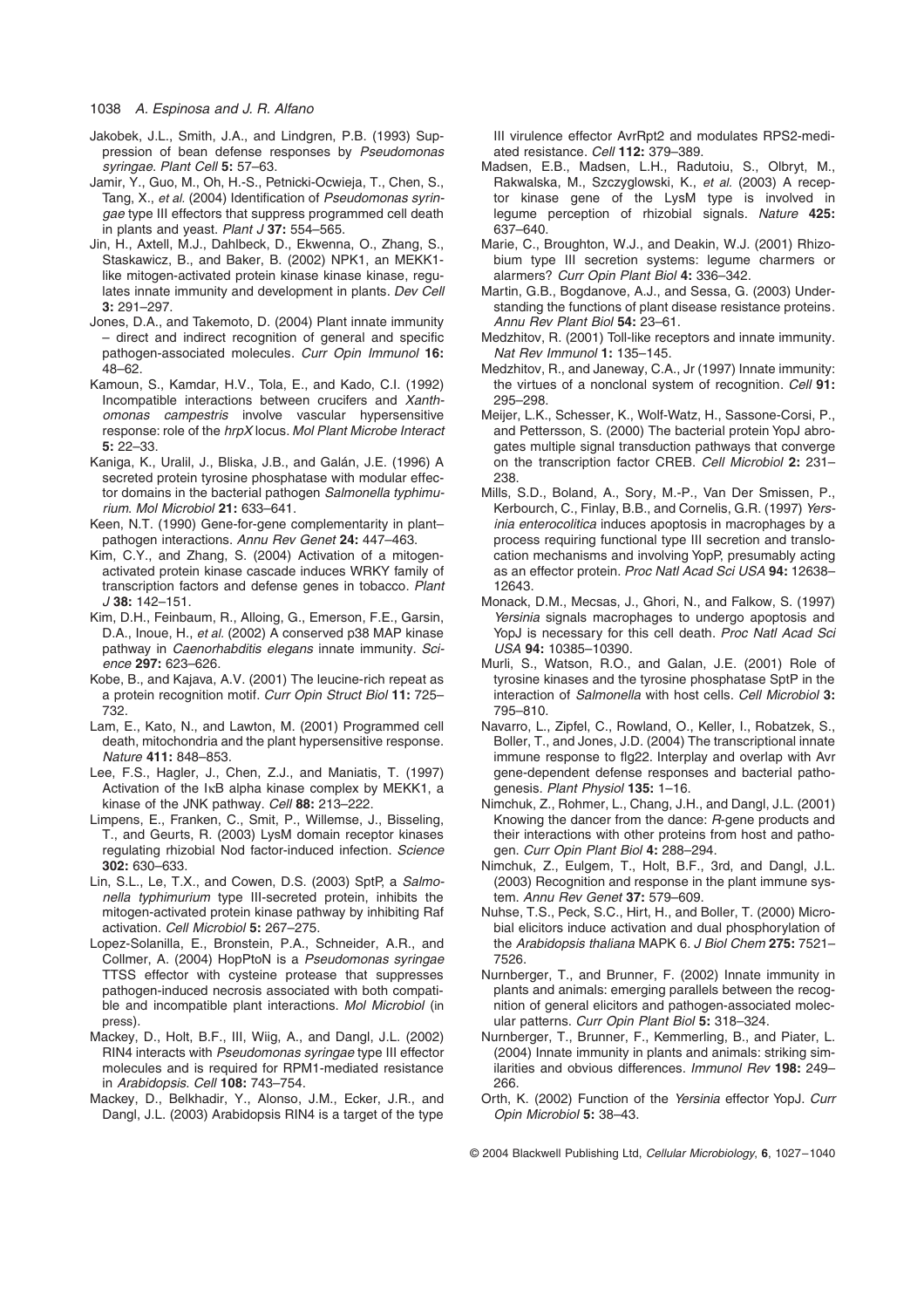- Orth, K., Palmer, L.E., Bao, Z.Q., Stewart, S., Rudolph, A.E., Bliska, J.B., and Dixon, J.E. (1999) Inhibition of the mitogen-activated protein kinase kinase superfamily by a *Yersinia* effector. *Science* **285:** 1920–1923.
- Orth, K., Xu, Z., Mudgett, M.B., Bao, Z.Q., Palmer, L.E., Bliska, J.B., *et al.* (2000) Disruption of signaling by *Yersinia* effector YopJ, a Ubiquitin-like protein protease. *Science* **290:** 1594–1597.
- Palmer, L.E., Hobbie, S., Galán, J.E., and Bliska, J.B. (1998) YopJ of *Yersinia pseudotuberculosis* is required for the inhibition of macrophage TNF- $\alpha$  production and downregulation of the MAP kinases p38 and JNK. *Mol Microbiol* **27:** 953–965.
- Pasare, C., and Medzhitov, R. (2003) Toll-like receptors: balancing host resistance with immune tolerance. *Curr Opin Immunol* **15:** 677–682.
- Pedley, K.F., and Martin, G.B. (2003) Molecular basis of Ptomediated resistance to bacterial speck disease in tomato. *Annu Rev Phytopathol* **41:** 215–243.
- Petnicki-Ocwieja, T., Schneider, D.J., Tam, V.C., Chancey, S.T., Shan, L., Jamir, Y., *et al.* (2002) Genomewide identification of proteins secreted by the Hrp type III protein secretion system of *Pseudomonas syringae* pv. *tomato* DC3000. *Proc Natl Acad Sci USA* **99:** 7652–7657.
- del Pozo, O., Pedley, K.F., and Martin, G.B. (2004) MAP- $KKK\alpha$  is a positive regulator of cell death associated with both plant immunity and disease. *EMBO J* **23:** 3072–3082.
- Radutoiu, S., Madsen, L.H., Madsen, E.B., Felle, H.H., Umehara, Y., Gronlund, M., *et al.* (2003) Plant recognition of symbiotic bacteria requires two LysM receptor-like kinases. *Nature* **425:** 585–592.
- Ritter, C., and Dangl, J.L. (1996) Interference between two specific pathogen recognition events mediated by distinct plant disease resistance genes. *Plant Cell* **8:** 251–257.
- Ruckdeschel, K., Harb, S., Roggenkamp, A., Hornef, M., Zumbihl, R., Kohler, S., *et al.* (1998) *Yersinia enterocolitica* impairs activation of transcription factor NF-kappaB: involvement in the induction of programmed cell death and in the suppression of the macrophage tumor necrosis factor alpha production. *J Exp Med* **187:** 1069–1079.
- Ruckdeschel, K., Machold, J., Roggenkamp, A., Schubert, S., Pierre, J., Zumbihl, R., *et al.* (1997) *Yersinia enterocolitica* promotes deactivation of macrophage mitogenactivated protein kinases extracellular signal-regulated kinase-1/2, 38, and c-Jun NH2-terminal kinase. Correlation with its inhibitory effect on tumor necrosis factor-alpha production. *J Biol Chem* **272:** 15920–15927.
- Ryals, J., Weymann, K., Lawton, K., Friedrich, L., Ellis, D., Steiner, H.-Y., *et al.* (1997) The *Arabidopsis NIM-1* protein shows homology to the mammalian transcription factor inhibitor IkB. *Plant Cell* **9:** 425–439.
- Salanoubat, M., Genin, S., Artiguenave, F., Gouzy, J., Mangenot, S., Arlat, M., *et al.* (2002) Genome sequence of the plant pathogen *Ralstonia solanacearum*. *Nature* **415:** 497– 502.
- Sauvonnet, N., Lambermont, I., van der Bruggen, P., and Cornelis, G.R. (2002a) YopH prevents monocyte chemoattractant protein 1 expression in macrophages and T-cell proliferation through inactivation of the phosphatidylinositol 3-kinase pathway. *Mol Microbiol* **45:** 805–815.
- Sauvonnet, N., Pradet-Balade, B., Garcia-Sanz, J.A., and Cornelis, G.R. (2002b) Regulation of mRNA expression in macrophages after *Yersinia enterocolitica* infection. Role of different Yop effectors. *J Biol Chem* **277:** 25133–25142.
- © 2004 Blackwell Publishing Ltd, *Cellular Microbiology*, **6**, 1027–1040
- Schneider, D.S. (2002) Plant immunity and film noir: what gumshoe detectives can teach us about plant–pathogen interactions. *Cell* **109:** 537–540.
- Schesser, K., Spiik, A.-K., Dukuzmuremyi, J.-M., Neurath, M.F., Pettersson, S., and Wolf-Watz, H. (1998) The *yopJ* locus is required for *Yersinia*-mediated inhibition of NF-kB activation and cytokine expression: YopJ contains a eukaryotic SH2-like domain that is essential for its repressive activity. *Mol Microbiol* **28:** 1067–1079.
- Shao, F., Merritt, P.M., Bao, Z., Innes, R.W., and Dixon, J.E. (2002) A *Yersinia* effector and a *Pseudomonas* avirulence protein define a family of cysteine proteases functioning in bacterial pathogenesis. *Cell* **109:** 575–588.
- Shao, F., Golstein, C., Ade, J., Stoutemyer, M., Dixon, J.E., and Innes, R.W. (2003) Cleavage of *Arabidopsis* PBS1 by a bacterial type III effector. *Science* **301:** 1230–1233.
- Shea, J.E., Hensel, M., Gleeson, C., and Holden, D.W. (1996) Identification of a virulence locus encoding a second type III secretion system in *Salmonella typhimurium*. *Proc Natl Acad Sci USA* **93:** 2593–2597.
- Shen, Y., Sharma, P., da Silva, F.G., and Ronald, P. (2002) The *Xanthomonas oryzae* pv. *oryzae raxP* and *raxQ* genes encode an ATP sulphurylase and adenosine-5'-phosphosulphate kinase that are required for AvrXa21 avirulence activity. *Mol Microbiol* **44:** 37–48.
- Shiu, S.H., and Bleecker, A.B. (2003) Expansion of the receptor-like kinase/Pelle gene family and receptor-like proteins in *Arabidopsis*. *Plant Physiol* **132:** 530–543.
- da Silva, A.C., Ferro, J.A., Reinach, F.C., Farah, C.S., Furlan, L.R., Quaggio, R.B., *et al.* (2002) Comparison of the genomes of two *Xanthomonas* pathogens with differing host specificities. *Nature* **417:** 459–463.
- Skrzypek, E., Cowan, C., and Straley, S.C. (1998) Targeting of the *Yersinia pestis* YopM protein into HeLa cells and intracellular trafficking to the nucleus. *Mol Microbiol* **30:** 1051–1065.
- Song, W.-Y., Wang, G.-L., Chen, L.-L., Kim, H.-S., Pi, L.-Y., Holsten, T., *et al.* (1995) A receptor kinase-like protein encoded by the rice disease resistance gene, *Xa21*. *Science* **270:** 1804–1806.
- Spaink, H.P. (2004) Specific recognition of bacteria by plant LysM domain receptor kinases. *Trends Microbiol* **12:** 201– 204.
- Takeda, K., and Akira, S. (2003) Toll receptors and pathogen resistance. *Cell Microbiol* **5:** 143–153.
- Takeda, K., Kaisho, T., and Akira, S. (2003) Toll-like receptors. *Annu Rev Immunol* **21:** 335–376.
- Tao, Y., Xie, Z., Chen, W., Glazebrook, J., Chang, H.S., Han, B., *et al.* (2003) Quantitative nature of *Arabidopsis* responses during compatible and incompatible interactions with the bacterial pathogen *Pseudomonas syringae*. *Plant Cell* **15:** 317–330.
- Tenor, J.L., McCormick, B.A., Ausubel, F.M., and Aballay, A. (2004) *Caenorhabditis elegans*-based screen identifies *Salmonella* virulence factors required for conserved host– pathogen interactions. *Curr Biol* **14:** 1018–1024.
- Thordal-Christensen, H. (2003) Fresh insights into processes of nonhost resistance. *Curr Opin Plant Biol* **6:** 351–357.
- Torii, K.U. (2000) Receptor kinase activation and signal transduction in plants: an emerging picture. *Curr Opin Plant Biol* **3:** 361–367.
- Toyotome, T., Suzuki, T., Kuwae, A., Nonaka, T., Fukuda, H., Imajoh-Ohmi, S., *et al.* (2001) *Shigella* protein IpaH (9.8) is secreted from bacteria within mammalian cells and